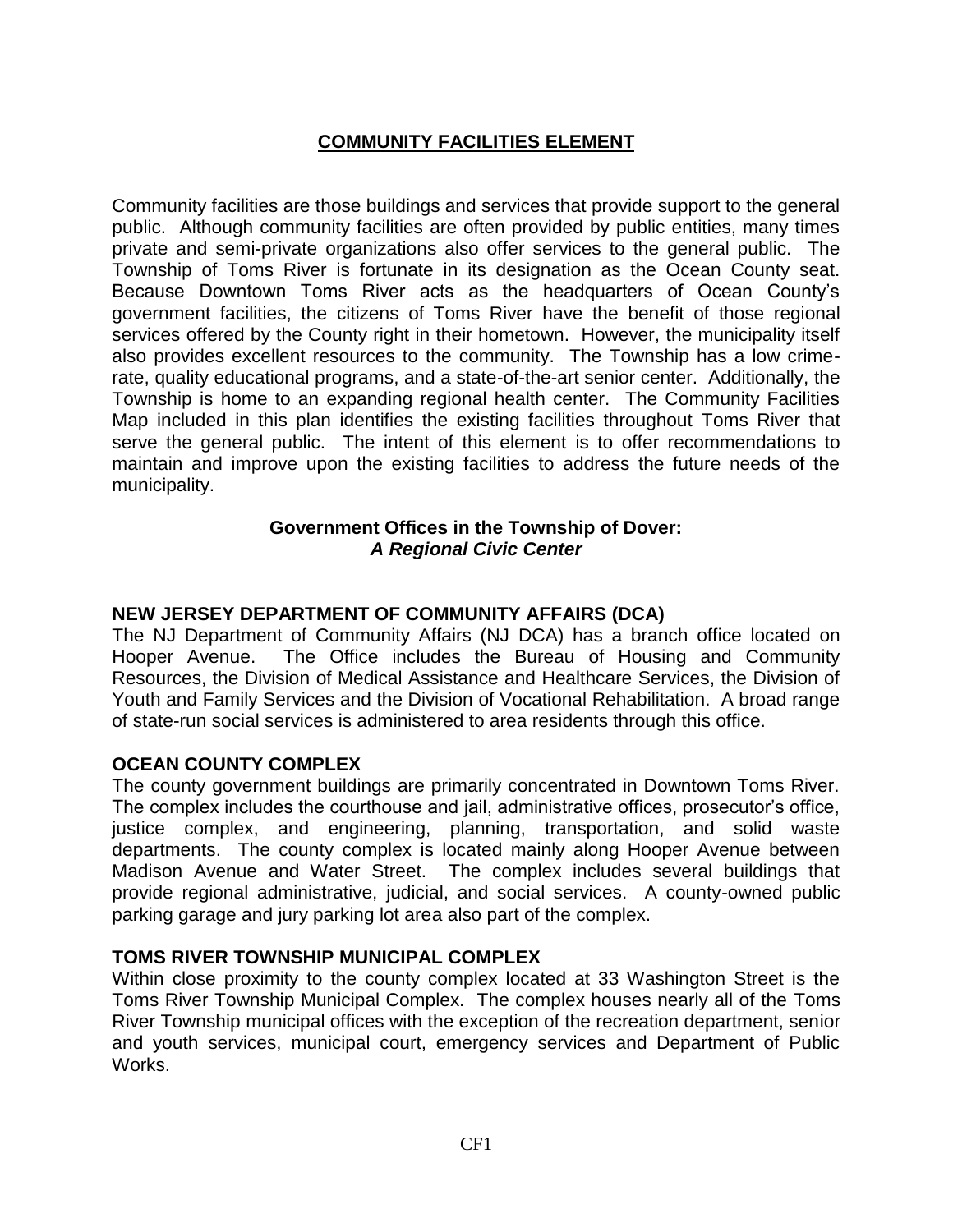### **Department of Public Works**

The Department of Public Works facility is located at the corner of North Bay Avenue and Church Road. The site is comprised of approximately 92 acres of land and involves a number of garage and storage buildings. The main garage includes six bays used for storage of some of the department's equipment and mechanical repair of the department's ten vehicles. The facility also includes several smaller garages, a salt barn, an office building and a radio tower that services the emergency communications for the Township as well as a number of cellular telephone providers. The facility underwent a 2,000 square foot addition in 1995 that included needed office space. More recently, a new roof was installed on the main garage building.

The Department of Public Works is separated into four divisions: the Divisions of Roads, Equipment Maintenance, Recycling, and Sanitation. The powers and duties of the different divisions are outlined below:

The Division of Roads provides construction and maintenance of township roads, snow removal, sign and traffic signal maintenance, and performs heavy street, road, drainage and park construction projects, and maintains all drainage facilities located on Township-owned property.

The Division of Sanitation is responsible for the collection and disposal of solid waste and operating and maintaining the township landfill.

The Division of Equipment Maintenance maintains all township-owned and controlled radio equipment, operates the centralized garage and motor pool, and undertakes performance analyses of township equipment.

The Division of Recycling administers the township recycling program, leaf collection program and operates and maintains the Toms River Township leaf yard and convenience center.

# **Toms River Township Youth and Senior Services**

*Planning for the Future, while Providing for the Past*

The Township has recognized the need to provide for its developing youth and growing senior populations. The municipality has a strong senior community and numerous senior organizations. There is also a broad range of youth services provided by the Township's recreation department, the Board of Education, Ocean County Community College and private organizations.

### **Toms River Township Senior Center**

The Toms River Township Senior Center is located on Garfield Avenue and provides a variety of community services and activities to senior residents. Senior residents of Toms River Township are offered information and referrals to such community resources as medical insurance, caregiver support services, utility and housing assistance, and tax preparation support. Additionally, adult day care and health checks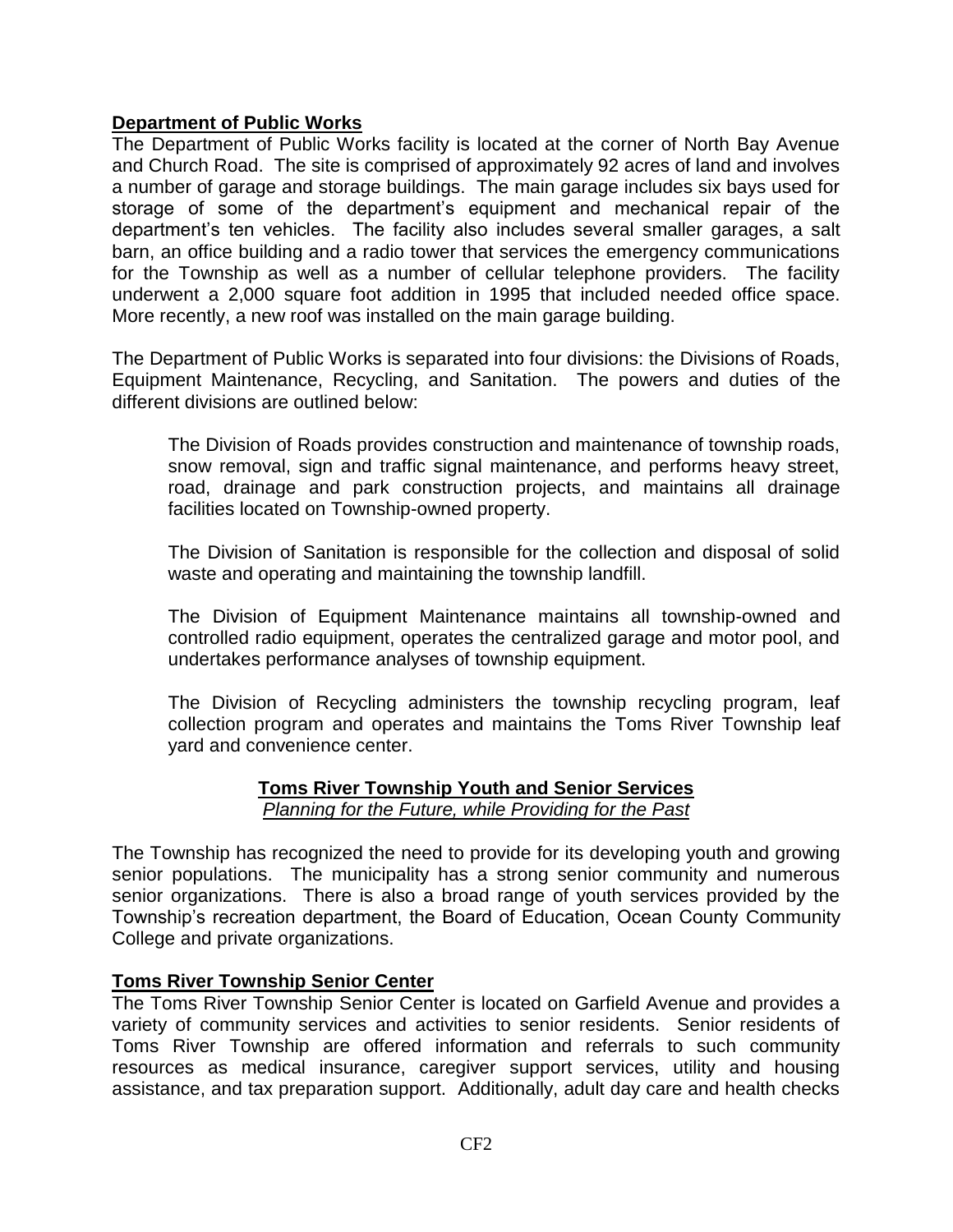are available through the center to Toms River Township seniors. The center also offers a variety of exercise, social, and arts and craft activities.

Approximately 200 seniors every day visit the Senior Center. A recent addition to the facility completed in March of 2005 addressed the center's need for additional space. However, there is a need for more recreation space at the center including a walking track. The biggest problem that the center encounters is the need for better transportation. The center has its own transportation program to transport residents who are sixty years of age and older to and from the center. The center has an additional bus service for seniors needing transportation to other facilities throughout the municipality, but priority is given to medical-related transportation. Reservations are required two weeks in advance.

Additionally, Toms River Township has recognized the need for improved transportation for the elderly population residing on the barrier island and has joined area municipalities, Ocean County and New Jersey Transit in the establishment of the Island Senior Bus Service. This bus operates twice a day, three days a week and makes a number of scheduled at designated spots along the barrier island. It then transports these seniors to several stops on the mainland including local department stores, grocery stores and the Ocean County Mall. Special pickups are made by request for those residents who have physical difficulty walking to the designated pickup spots. Accommodations are made to transport barrier island seniors to area medical facilities.

#### **Adult Communities**

Toms River has always been an attractive location for retirees. The influx of seniors began as early as the 1950's when the Garden State Parkway made Toms Rivera convenient location for seniors from North Jersey. The low cost of living at the time and proximity to the beach were appealing to retirees, while they could still easily visit or be visited by their friends and family who remained in the northern part of the state. The senior population exploded in the 1960's and 1970's and continues to expand today. There currently are ten age-restricted communities in Dover. These communities are mostly concentrated in the Northern part of the Township and are listed in **Table 9**.

These communities are somewhat grouped together, with four of them relatively close to the Lakewood/Brick border, four along Route 70 in the northwestern corner and then two of the communities are located in a more central part of Toms River near the Route 9 intersection with the Parkway.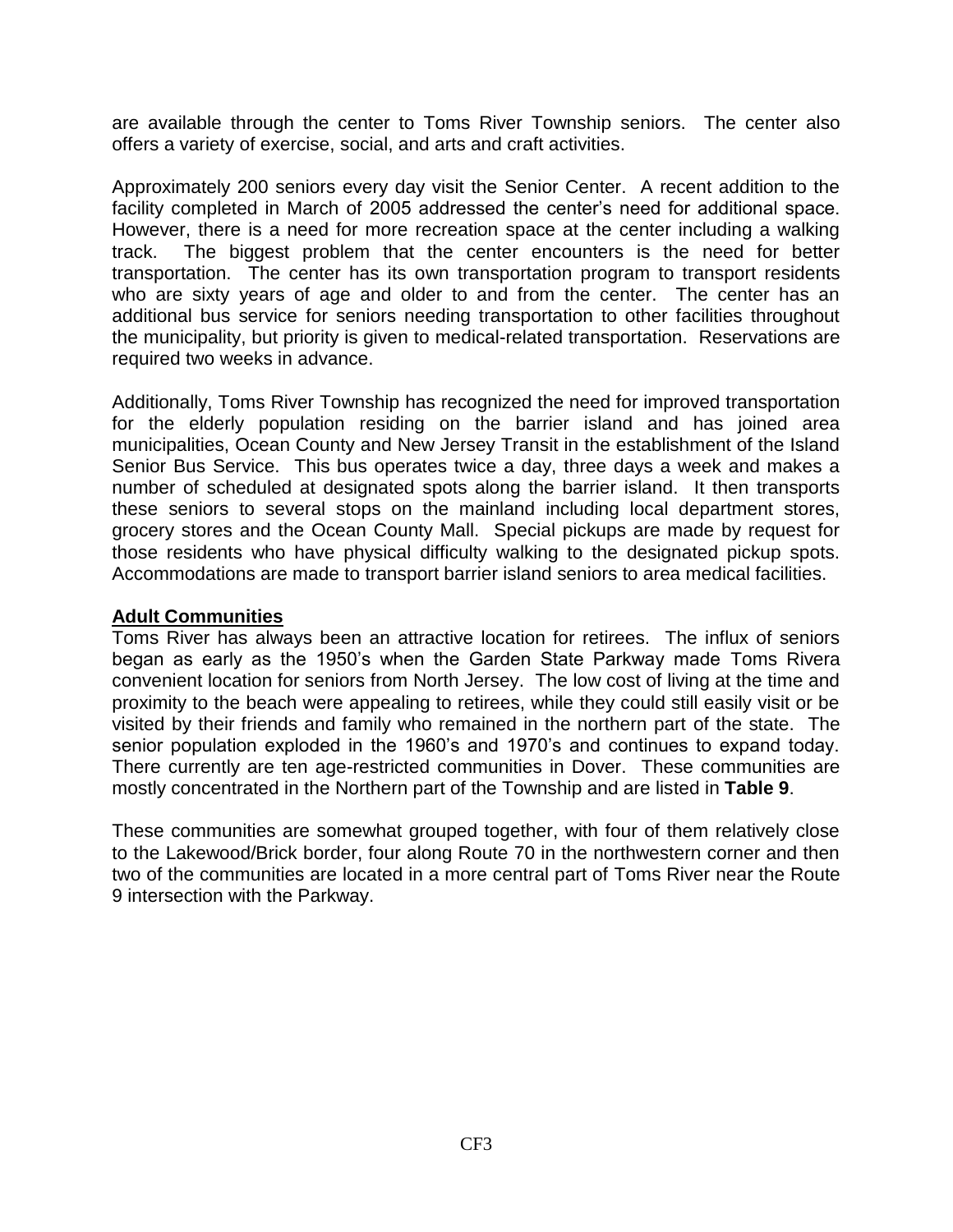| Map No. | <b>Name of Community</b>             | <b>No. of Units</b> |
|---------|--------------------------------------|---------------------|
|         | <b>Toms River Walk</b>               | 60                  |
| 2       | <b>Gardens of Pleasant Plains</b>    | 457                 |
| 3       | Greenbriar Woodlands                 | 1,250               |
| 4       | Holiday City at Silverton - Phase I  | 602                 |
| 5       | Holiday City at Silverton - Phase II | 936                 |
| 6       | Homestead Run Mobile Home Park       | 461                 |
| 7       | Lake Ridge                           | 926                 |
| 8       | Raymore Mobile Home Park             | 44                  |
| 9       | Roberts Park Mobile Home Park        | 237                 |
| 10      | Shenandoah Commons                   | 58                  |
|         | <b>Total Number of Units</b>         | 5,031               |

**Table 9 Adult Communities in Toms River Township**

*Source: Ocean County Data Book*

#### **Alternative Living Facilities**

Toms River Township also has nine alternative living facilities to accommodate its large senior population. The Ocean County Office of Senior Services categorizes alternative living facilities in Toms River into five types of facilities:

*Comprehensive Personal Care Home* – This type of facility is licensed by the Department of Health to provide room and board and to assure that assisted living services are available, when needed, to four or more adults unrelated to the proprietor. Each residential unit in a comprehensive personal care home is to house no more than two residents and has a lockable door on the unit entrance.

*Congregate Apartment Housing* – Specially designed multi-unit housing for independent to semi-independent people, which includes community social and dining facilities. Individual living units include a living room, and/or bedroom, bathroom and kitchenette. These facilities offer at least one hot meal per day and some housekeeping services, transportation and personal assistance.

*Assisted Living Residences* – These facilities are licensed by the Department of Health to provide apartment-style housing and congregate dining, and to assure that assisted-living services are available when needed. Apartment units offer, at a minimum, one unfurnished room, a private bathroom, a kitchenette, and a lockable door on the unit entrance.

*Residential Health Care Facilities* – Licensed by the New Jersey Department of Health, this type of facility provides health maintenance and monitoring service under the direction of a professional nurse. They provide a room, meals, linens, housekeeping, personal assistance, personal laundry, 24-hour security, financial management, and recreation activities, as well as supervision of medication and limited health service. Rooms and baths may be private or shared.

*Subsidized Housing* – This rental housing is generally in the form of garden apartments, attached housing, or apartments in high-rise or mid-rise buildings.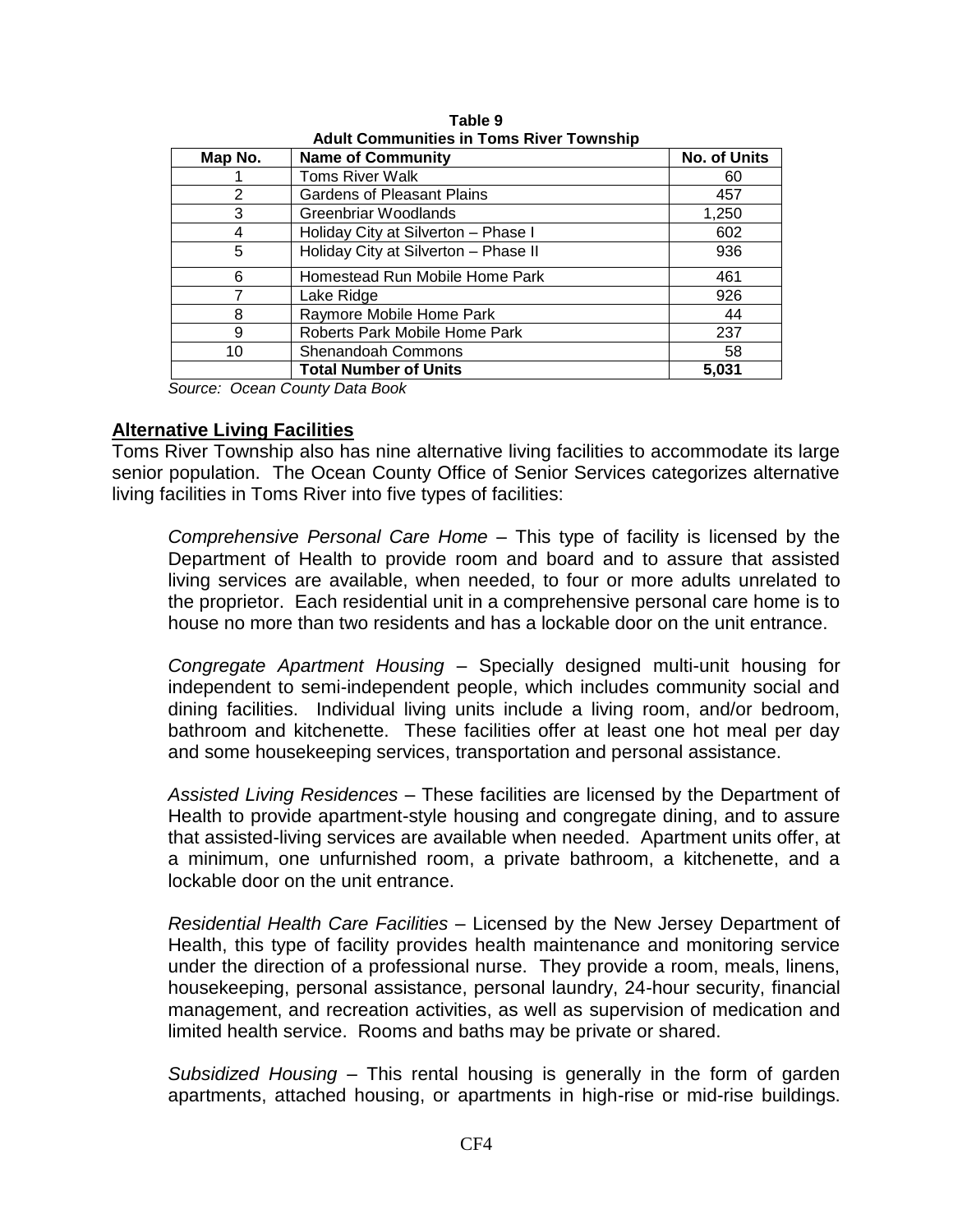The units have been specially designed for people who are age 62 or over and sometimes for the disabled as well. The state or federal government finances construction and/or rental costs. There are income limitations to be eligible for this type of housing and the amount of rent is generally based on the income of the household. Typically, there are long waiting lists for subsidized housing. The majority of alternative living facilities in Toms River are Comprehensive Personal Care Homes.

### **Township of Toms River Youth Center**

The Youth Center, located in Bey Lea Park, provides services to Toms River residents aged six through seventeen who are experiencing difficulties in social, family and personal relationships. Counseling is available through individual, family and group discussions. The center emphasizes social skills and offers activities four day a week during the school year and on appointment basis. The center also runs an eight-week youth summer camp.

### **Cultural Resources**

### **Library**

The Ocean County Library System serves all 33 Ocean County municipalities with a total of twenty branches. The library headquarters is located in the Historic Village of Downtown Toms River. In addition to the headquarters' vast literary collection, the library also provides services to the public including family programs for all age groups, exhibits, book discussions and a variety of classes ranging from computer training to yoga instruction. The library recently completed an expansion, doubling its size.

Directly adjacent to the County Library Headquarters is the Bishop Building, named after Nathaniel Holmes Bishop, a local author during the post-civil war era. This building was constructed in 1941 using funds left by the estate of Mr. Bishop and his wife specifically for the establishment of a Toms River public library. The Bishop Memorial Library is home to the county's non-circulating genealogical and historical research collection.

### **Arts And Culture**

#### **Ocean County Historical Museum**

Toms River Township has a diverse cultural foundation. Toms River is home to the Ocean County Historical Museum located in the Sculthorp House on Hadley Avenue. Construction of this historic house commenced in 1820 and was completed in 1866. The museum has several permanent exhibits that include Revolutionary and Civil War memorabilia, a history of the Lakehurst National Air Station, Native American artifacts and Barnegat Bay duck decoys. The museum also has continually changing exhibits on loan from local residents, which represent the native history, folklore, and lifestyles of the township.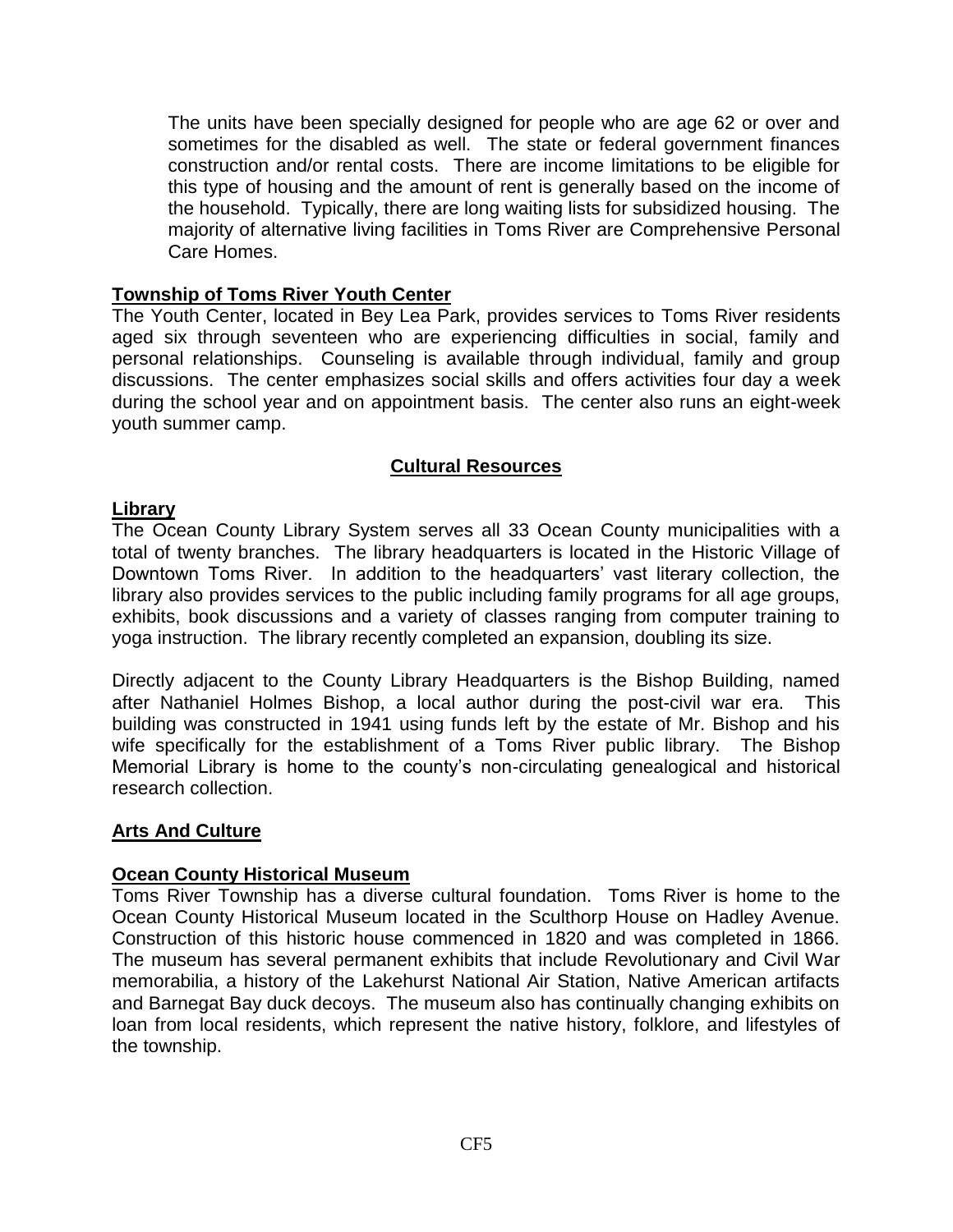### **Toms River Maritime Museum**

The Toms River Maritime Museum located on East Water Street is dedicated to Barnegat Bay maritime heritage. The shallow nature of the Barnegat Bay has prompted the design of many unique boat types, some of which can be viewed at the museum. Additionally, the museum displays art, maps, clothing and other memorabilia that address the distinctive history of the Barnegat Bay.

#### **The Jay and Linda Grunin Center for the Arts**

The Jay and Linda Grunin Center for the Arts, located on the campus of Ocean County College, is home to the Ocean County College Theatre Company and the Ocean County College Concert Band. In addition, the Garden State Philharmonic is the Orchestra-in-Residence.

#### **The Robert J. Novins Planetarium Sky Theater**

The Robert J. Novins Planetarium is the largest and most active planetarium in New Jersey located on the Ocean County College Campus. The facility provides programing for children and adult/general admission. The facility also hosts laser shows.

#### **One Flight Up**

One Flight Up is an event venue for Toms River Artist Community (TRAC), artist and musicians, and the general public. This is a venue is home to the Listening Room, a monthly pop-up club for music and arts lovers in downtown Toms River. The Listening Room hosts two musical acts and one visual artists interacting in a unique space once a month. The Listening Room is striving to expand to a bio-monthly operation.

#### **Activity Room at the Shops at 53 Main Street**

The activity room is a community space located in Downtown Toms River that hosts painting parties and other art and cultural related activities and classes.

#### **The River Lady**

The River Lady is a 150 passenger, 85′ authentic reproduction of a paddle wheel riverboat. The River Lady splendidly captures the ambiance of a 19th century Mississippi Paddleboat. The River Lady hosts tours of the river and provides lunch and dinner cruises. Cruises include Historical lunch cruises, Dinner Cruises, and Dinner and Dancing Cruises. The River Lady is located on Robbins Parkway, next to the Water Street Restaurant.

#### **Festivals and Special Events**

Summertime in Toms River is an exciting time for the community. In addition to the numerous summer concerts, the township hosts many summer festivals. In 2005 a new summer event was added. The first annual Toms River Fest proved to be a huge midsummer success in attracting local, regional and world-renowned entertainment to Toms River. The fair included concerts, rides, comedy shows, arts and crafts, and an abundance of food. The Toms River Regional School District, Chamber of Commerce and Toms River Township jointly sponsored the event and proceeds from the festivities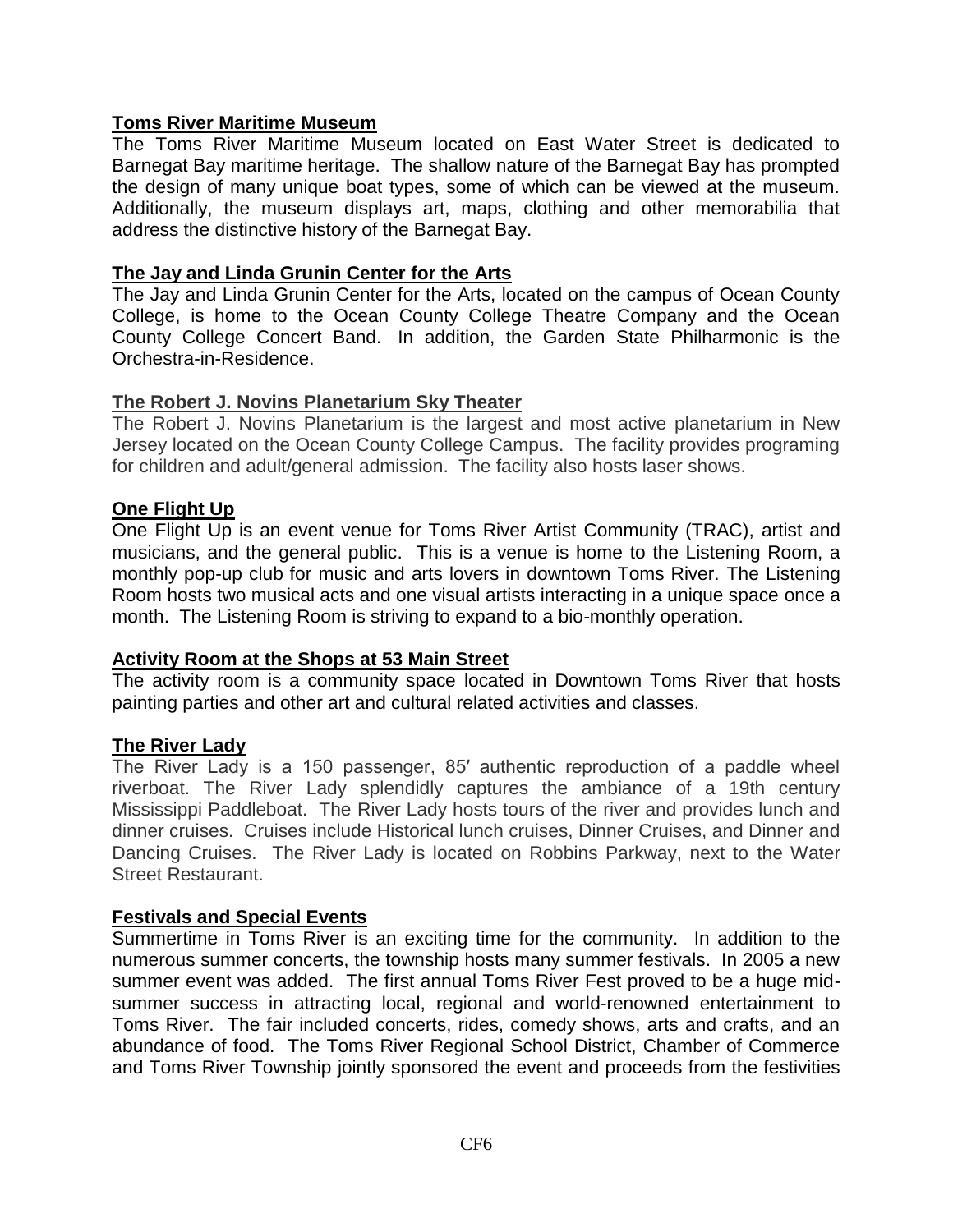went to the improvement of Toms River Township's recreational sites and programs. The event officially kicks off the summer season events in early May.

Downtown Toms River is striving to become the arts and culture mecca of Toms River and Ocean County. In 2015, the Downtown placed twenty J. Seward Johnson sculptures throughout the downtown and in 2016 twenty Brain Hanlon Sculptures have been placed in the downtown. Downtown tie-in activities are also planned and marketed with the Sculptures. In 2016, the Downtown added:

1. Downtown Toms River Arts Stroll – Once a month special art event hosted on Washington and Main Street. Streets will be lined with visual artists, musicians, poets and performing artists. Shops & Restaurants will be open during the Stroll. Presented by Downtown Toms River BID and the Toms River Artists Community.

2. Historic Walking Tours – A guided tour provided by the Ocean County Historical Society. Tour provides exploring and learning opportunities about interesting people that have helped shape Toms River Township over the years. 4 Different Tours are offered, with each tour being approximately 1 and  $\frac{1}{2}$  hour in length and covering one mile.

3. Ocean County Library tie-in events – the Ocean County library will host various events during the summer to tie into the theme of the sculptures.

The Downtown Business Improvement District in partnership with the Ocean County Library, Ocean County Historical Society, Ocean County Cultural and Heritage Commission, the Jay and Linda Grunin Foundation, Community Arts Project (CAP), Toms River Artist Committee (TRAC), and local businesses, artists, and musicians will continue to sponsor and plan events to develop Toms River Downtown into a year round Arts and Cultural Mecca for Ocean County.

Festivities in Toms River do not end in the summertime, however. The Township also hosts the second largest Halloween Parade (second to New York City), Christmas Tree Lighting Ceremony and First Night, an annual New Year's Eve Celebration. Restaurants host Painting Classes during the fall and winter seasons.

More information concerning the Arts and Culture Community can be found in the Arts and Culture Master Plan Element.

### **Toms River Regional School District** *"Share the Vision"*

The Toms River Regional School District serves Toms River Township, Beachwood, South Toms River and Pine Beach. The District consists of twelve elementary schools, three intermediate schools and three high schools. All of these schools, with the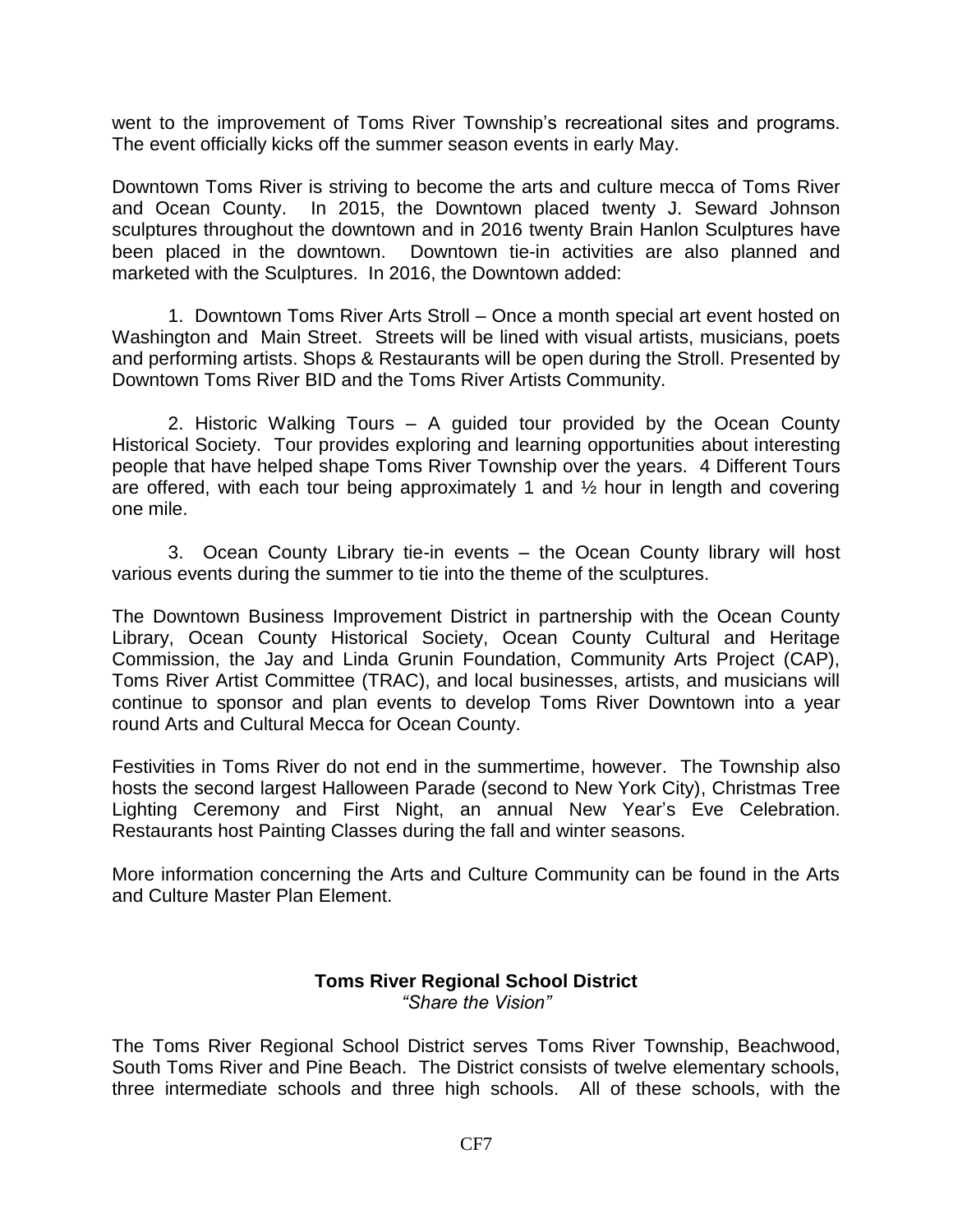exception of three of the elementary schools and one of the intermediate schools, are located within Toms River Township. Toms River Regional is the largest school district in Ocean County and serves over 15,000 students. It is also ranked as the largest suburban school district in the State of New Jersey, though four urban school districts exceed its size. The district has received recognition for excellence in special education and programs for gifted and talented students. All of the Toms River Regional Schools have special education programs and many of them also service the American Red Cross.

On August 22, 2016 Whitehall Associates, Inc. prepared a demographic study for the district. The demographic study indicates that there is a 10.86 percent decrease in birth rates in the Toms River Regional sending area within the past nine years. "This has contributed to a decrease in the school population. Care must be exercised to keep abreast of these changes and projections should be updated on a yearly basis." (Demographic Study, 8/22/2016).

**Table 10** on the following page shows that enrollment in the Toms River School District has increased somewhat over the last five years. The district enrollment in the in the 2004-2005 school year was 17,590 and decreased to 15,732 in the 2015-2016 school year. Whitehall Associates, Inc. has projected a population decrease for the next five years if no new development is considered. New Developments after construction located in Toms River and Beachwood are projected to add a total of 585 students, although the rate of increase per year or the number of students per grade is unknown at this time. The steady population increase in the township indicates that families with school-aged children find Toms River Township to be an attractive place to live. Nevertheless, enrollments are expected to continue to increase, albeit at a more modest rate of increase than in the past.

### **Facilities Improvements:**

### **Programming and New Academies**:

The Toms Regional School District added full day kindergarten in 2015 to make it more competitive with surrounding communities. For the 2017- 2018 school year, Toms River Regional Schools will roll out three new career academies – "schools within schools" – at its three high schools. Each academy is adopting a curriculum that exposes students to diverse teaching methods, materials, perspectives, and peer groups. The Academies are designed to prepare students for specialized college programs in each area and provide high-quality Career and Technical Education (CTE) experiences. The first cohort of students will pave the way for multiple career academies and advanced courses at all three of our high schools in the near future.

At High School North, the Arts Academy will build on an already strong culture of artsinfused education, leading students to careers in the Performing Arts, Fine Arts, and Digital arts, while teaching them to apply their creative skills to other disciplines.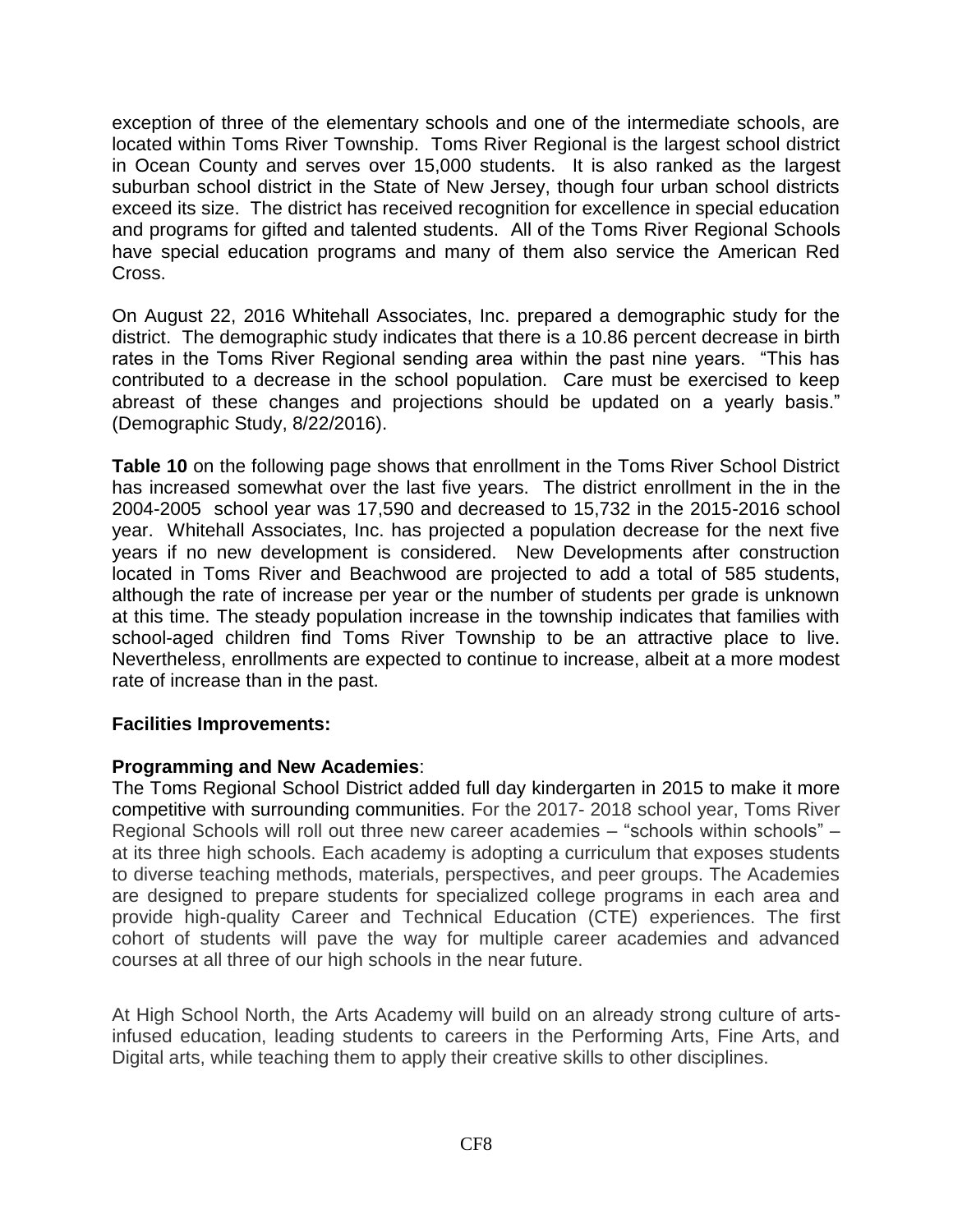The STEAM Academy (Science, Technology, Engineering, Arts, and Math) at High School East includes Schools of Engineering, Biomedicine and Environmental Sustainability, with content in marine science, medicine, engineering, science research, genetics, advanced manufacturing, and more.

High School South students will be the beneficiaries of the new Business Academy. This academy will feature Schools of Finance, Entrepreneurship and Real Estate. The academies are a strong statement about Toms River Regional Schools' commitment to its students and the future of this community.

## **Sustainability:**

The Toms River Regional School system has implemented numerous energy and cost saving initiatives including behavior modification plans. The school district is focused on becoming sustainable and will implement actions that will improve the facilities as is deemed feasible and necessary. The Regional School System has recently joined the Sustainable Jersey Schools Program and should be assisted in becoming certified. The school district has also retained a grants writer to assist in securing grants for program development, operation, etc. The grant writer is required to bring in three times salary in order to maintain position.

# **Ocean County College**

The community is also served by Ocean County College, the first county college of New Jersey. The main campus of the college is located off College Drive near the intersection of Hooper Avenue and Fischer Boulevard in Toms River Township. The main campus is approximately 275 acres and lies on predominantly wooded land. Ocean County College offers Associate degrees, and also has a broad range of continuing education programs. Ocean County College partnered with Kean University to provide a four year liberal arts and Master's degree in 2006. Kean University and Ocean County College (Kean Ocean) have established a partnership that enables area residents to complete the upper division courses required for certain Kean University undergraduate degree programs and specific graduate programs on the campus of Ocean County College. This provides the opportunity for students to stay close to home and complete their college education in one convenient location. The college provides the added benefit of offering summertime programs for local youngsters.

## **Proposed Facilities Improvements:**

**Health Science Building** - The Health Science Building's addition is planned for construction. The additional areas in the building will house the nursing program and allied health services. The building will provide enough room for Ocean County College to provide a four year nursing program with a matriculation partnership agreement. The Allied Health component will include simulation labs that will allow nursing students to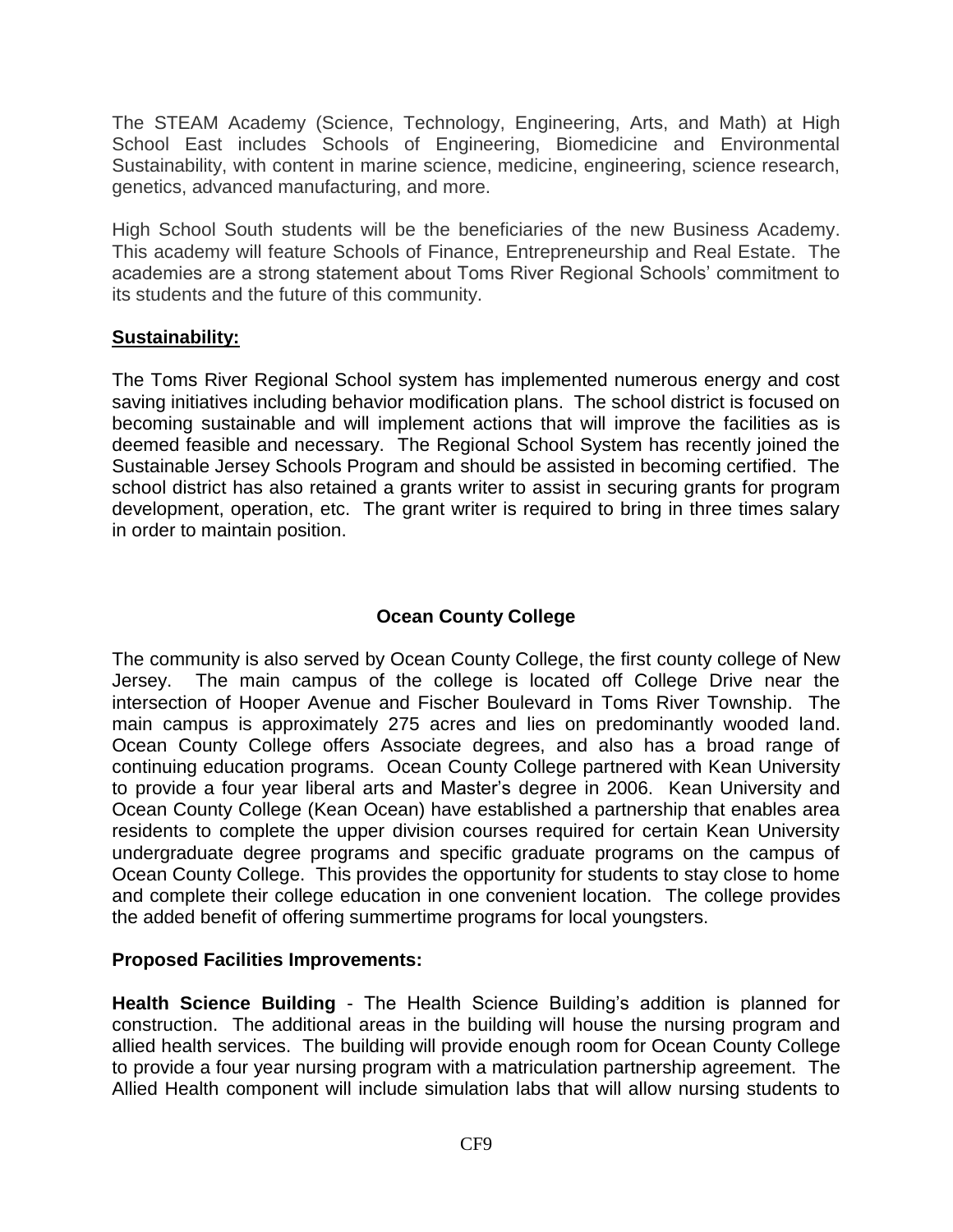work with phlebotomists and other professionals, thereby providing nursing students with supervisory experiences. The Allied Services component will also include certificate programs for physical therapy, phlebotomists and similar programs.

**Ocean County Votech Performing Arts Academy** – The Ocean County Vocational Technical Performing Arts Academy is relocating to the Ocean County College campus. The vocational school is currently located in Hanger 1 on the Lakehurst end of Joint Base McGuire-Dix-Lakehurst. The relocation of the school allows the enrollment to expand from 300 students to a total of 400 students. The building will be a joint used building, utilized by the high school students during the day and by Ocean County classes after hours. The academy will function as a "two plus two" program, meaning that students enrolled in the program will receive a high school degree and an associate's degree upon completion of the program. Junior and Senior level students in the program will matriculate at Ocean County College and take college classes, rather than AP classes. The estimated completion date for the building is August of 2019.

**Combined Heat and Power Plant (CHP)** – Ocean County College is installing a combined heat and power plant (CHP). The CHP generates electricity and the heating is used with an absorption chiller or direct heat for the boilers. Ocean County College has already installed 1400 chillers to centralize the heating and cooling for the campus. The system includes excess capacity to accommodate long term planning. The CHP system will include a complete loop system. Projected completion is five years from 2017.

## **Overall Vision and Recommendations**

Ocean County College's Vision is to become the boldest, most creative, and most innovative student-centered college in America. Ocean County should consider developing a partnership with an existing college geared towards science, engineering and technology and setup a program similar to Kean at Ocean. Ocean County College has begun a matriculation program with NJIT and is well on their way to developing such a program. Ocean County, Toms River and other partners should encourage this new partnership. The new partnership could potentially allow Ocean County College to educate local residents to become the next engineers that are needed on Joint Base McGuire-Dix-Lakehurst, doctors that are need at Community Medical Center, and grow an entrepreneurial program to develop the next line of technology needed for the medical, health and wellness, military and green industries.

### **Other Schools**

There are other organizations that provide primary educational services to Toms River Township. The municipality has 23 private nursery schools and kindergartens sponsored by various organizations. Additionally, there are two religious-based private schools, Saint Joseph's Elementary and Monsignor Donovan High School. A list of all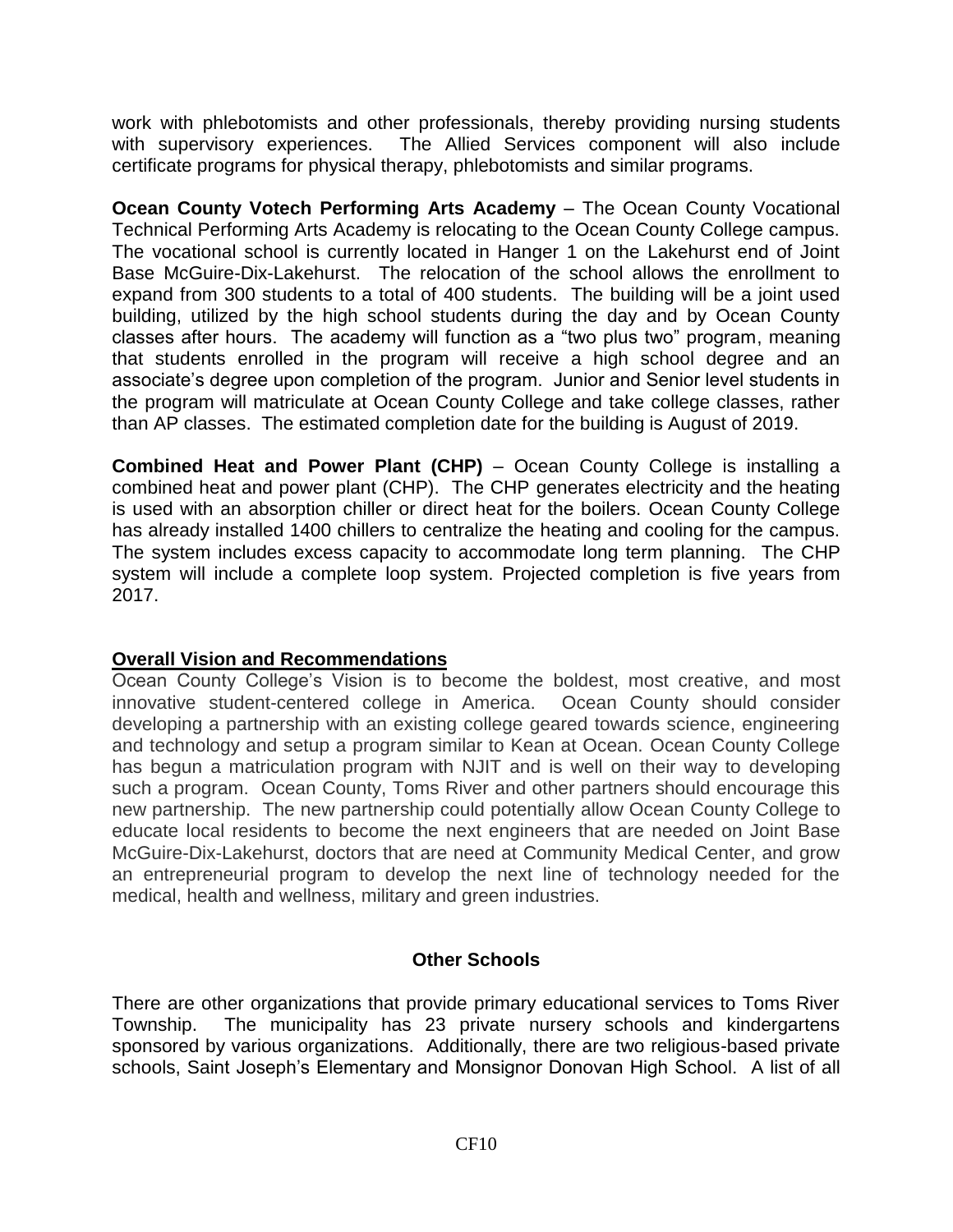schools located within Toms River Township are provided in the Communities Facilities list located in the Appendix of this Master Plan.

## **Emergency Services**

The Township is serviced by its own Police Department and Volunteer Fire and First Aid Squads. The communications center for these emergency services is situated in Police Headquarters located on Oak Avenue. Emergency calls for service are recorded through the Spillman Computer-aided Dispatch and Record Management System. Police dispatch their own emergency calls, while the Fire Department handles all fire, first aid and other calls not specifically addressed by the Police Department.

### TOMS RIVER TOWNSHIP POLICE DEPARTMENT

### **Police Headquarters**

Toms River Township Police Headquarters is centrally located on Oak Avenue. The existing 49,000 square-foot facility lies on a seventeen-acre tract and houses the municipal court and the main police station. The original structure of the building was erected in 1975 with expansions constructed in the 1980's and again in 1991. The 1980's expansion incorporated the parts of the facility that are used today as the Municipal Court and police vehicle garage. The more recent 1991 expansion included more office space. Within the past two years, some further interior renovations have been performed that include new shooting range and new state-of-the-art communications center. The shooting range was a required upgrade in order to comply with OSHA standards for lead poisoning. The communications center, which has had a much-welcomed renovation over 15 years ago, is one of only a few of its kind in the entire state. However, an upgrade of the radio consoles, work stations and room as well as a redundant offsite communications center and back up radio and computer servers are necessary for disaster recovery.

Despite the numerous renovations and expansions that have taken place, the existing facility is at capacity and still does not meet the needs of the current police force. The original structure built in 1975 is comprised of reinforced concrete, which has presented a broad range of challenges in the expansion of the facility and has hindered the introduction of new technology. Nevertheless, expansions are imperative and the Department is constantly aiming to upgrade to more modern equipment.

Additional user-friendly office, storage and locker room spaces are essential for the Police Department. By law, the Department is required to keep records almost indefinitely. In order to make room for new files, a new records building was competed to facilitate the storage of all township archived documents, leaving room for slight expansion in the police garage, as it has become the storage space for a variety of equipment. As a result, all of the remaining police vehicles, including six police ambulances, the Emergency Service Unit (ESU) truck are stored outside. This presents a major problem in the wintertime when snow accumulates and the vehicles have to be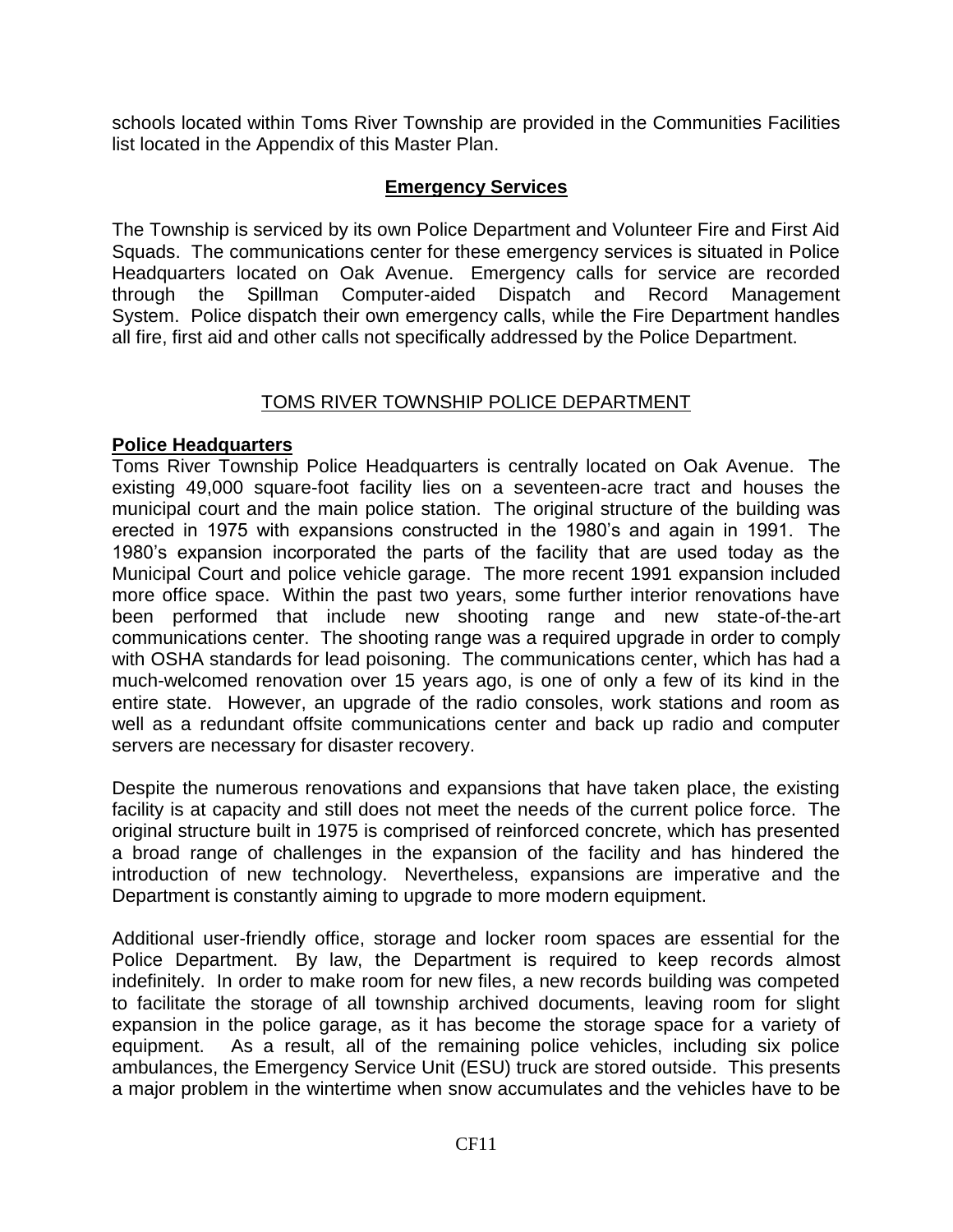cleaned off before dispatching to a medical emergency. Additionally, the OEM Command center Vehicle is currently being stored at the Public Works garage due to lack of storage space at Police Headquarters. At the minimum, more parking spaces are required.

There is also an immediate need for a multi-purpose training room to accommodate in excess of 50 police officers. The current training room is small and often exceeds its occupancy. The room does not allow for any type of hands-on training that is often required in police duty.

### **Substations**

The Police Department currently has two fully staffed substations, in addition to police headquarters. The substations are located on the barrier island part of the Township as depicted on the Community Facilities Map (Map 4). The District 3 Substation in Ortley Beach is located in the Acme Plaza store front. The District 2 substation is located in the Ocean Beach Fire Department Building on Kittywake Ave.

### **Crime**

Tables 11 and 12 below depict the number of property crimes and violent crimes in Toms River Township as compared to the national numbers. The Federal Bureau of Investigation (FBI) estimated that for every 100,000 inhabitants in the nation 2596.1 property crimes took place in 2016. The population of Toms River Township in 2014 was close enough to 100,000 to provide a direct comparison with the FBI statistics. In 2014, as shown on Table 11, property crimes totaled 2,466, below the national average. There were approximately 79 violent crimes reported in Toms River Township in 2014 as compared to a rate of 365.5 violent crimes per every 100,000 inhabitants in the nation, as shown on Table 12. Larceny and theft accounted for the largest percentage of crimes in 2014 at 77% of Toms River Township's total crime rate.

| Property Crimes Reported in 2014 |                |                 |  |  |
|----------------------------------|----------------|-----------------|--|--|
| Crime                            | Toms RiverTwp. | FBI per 100,000 |  |  |
| <b>Burglary</b>                  | 484            | 542.5           |  |  |
| Larceny/Theft                    | 1960           | 1.837.3         |  |  |
| Auto Theft                       | 22             | 216.2           |  |  |
| Totals                           | 2.466          | 2596.1          |  |  |

Table 11 Property Crimes Reported in 2014

Source: 2014 FBI Offenses Known to Law Enforcement

| Table 12                        |  |
|---------------------------------|--|
| Violent Crimes Reported in 2014 |  |

| $\frac{1}{2}$ . The contract is the contract of the contract of the contract of the contract of the contract of the contract of the contract of the contract of the contract of the contract of the contract of the contract of t |                |                 |  |  |
|-----------------------------------------------------------------------------------------------------------------------------------------------------------------------------------------------------------------------------------|----------------|-----------------|--|--|
| Crime                                                                                                                                                                                                                             | Toms RiverTwp. | FBI per 100,000 |  |  |
| Murder                                                                                                                                                                                                                            |                | 4.5             |  |  |
| <b>Forcible Rape</b>                                                                                                                                                                                                              |                | 26.4            |  |  |
| Robbery                                                                                                                                                                                                                           | 30             | 102.2           |  |  |
| <b>Aggravated Assault</b>                                                                                                                                                                                                         | 42             | 232.5           |  |  |
| <b>Totals</b>                                                                                                                                                                                                                     | 79             | 365.5           |  |  |

Source: 2014 FBI Offenses Known to Law Enforcement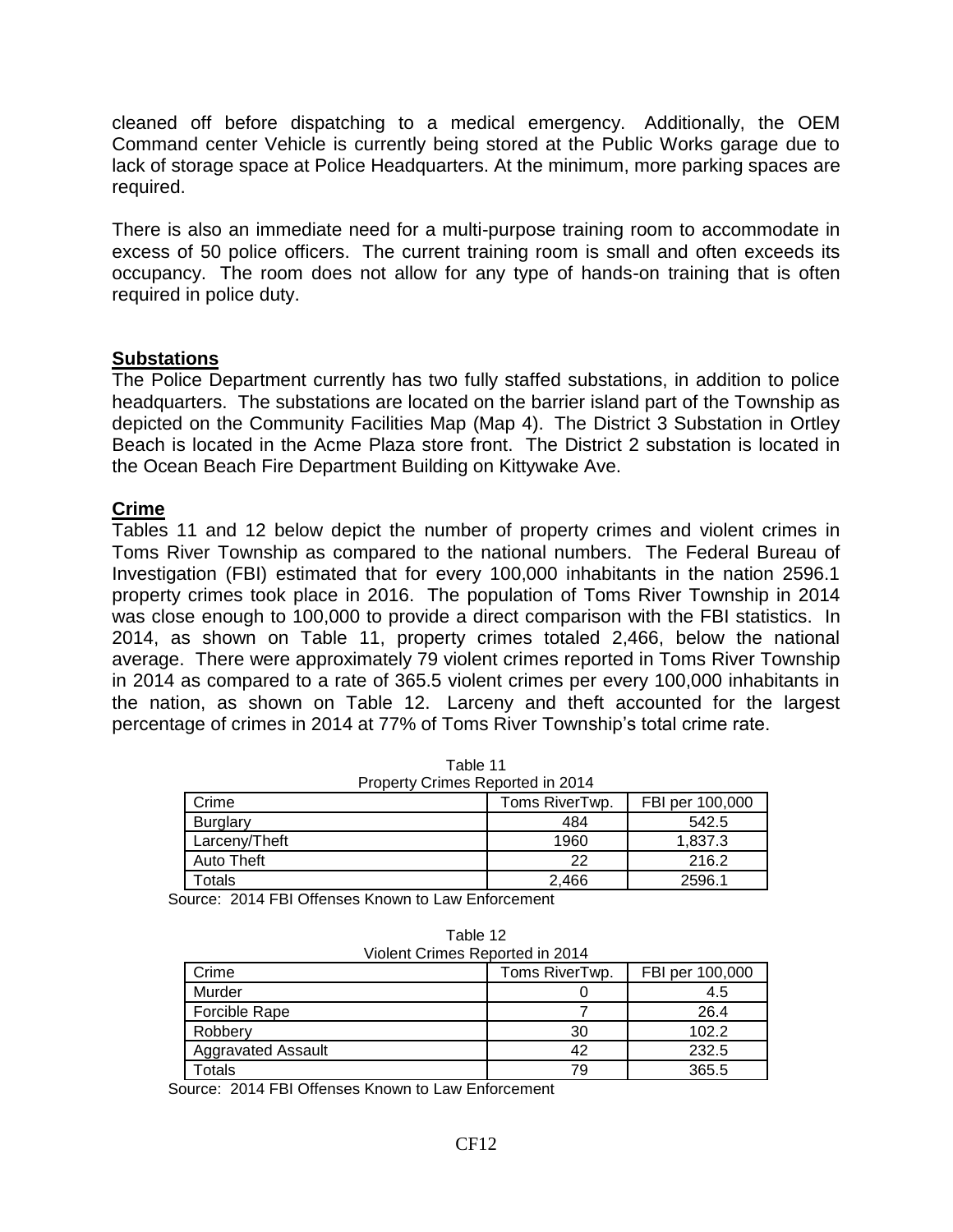A main goal of the Police Department is to control drug abuse. It is important to curb drug abuse because drug abusers and distributors are often the perpetrators of violent and property crimes. Heroin and Fentanyl are narcotics that have been on the increase. The Police Department has endured approximately 20-25 overdose deaths per year and with the introduction of Narcan, has been able to save over 60 people per year from that fate. The Police Department aims to crack down on serious drug offenders, which drives most crime.

Another problem that has been identified in neighboring municipalities is the influx of gangs. The Police Department has not identified the presence of gangs, but it is constantly monitoring the township to insure that gang-related crimes do not penetrate the municipality. The department has not identified any specific "crime spots" in town, but has identified certain areas that could become high crime areas and heavily patrol those areas.

## **Traffic**

The main policing issues in Toms River are traffic and speeding. The township generally averages approximately two traffic related fatalities per month. In response to speeding complaints, the Police Department sets up message boards in problem speeding areas. After message boards are installed, officers then patrol the area and enforce speeding laws. The department issues over 10,000 traffic summonses per year, but summonses alone are not the answer. Most of the problem areas identified in Circulation Element of this Master Plan have also been identified by the Police Department. The implementation of the recommendations identified in the Circulation Element will greatly improve the department's ability to effectively enforce traffic laws. Additionally, the Police Department has expressed the need for battery back-up traffic lights at key intersections in the case of a power failure or catastrophic event

# **FIRST AID SQUADS**

The township's five volunteer first aid squads operate in cooperation with both the Police and Fire Departments. Table 13 below depicts the name and location of each squad. Additionally, the Community Facilities Map (Map 4) shows the locations of the First Aid Squads.

| Laule TO<br><b>First Aid Squads</b> |                     |  |  |
|-------------------------------------|---------------------|--|--|
| Name                                | Location            |  |  |
|                                     |                     |  |  |
| Dover-Brick First Aid Squad         | 123 Second Avenue   |  |  |
| Toms River First Aid Squad          | 11 Irons Street     |  |  |
| Silverton First Aid Squad           | 86 Main Street      |  |  |
| East Toms River First Aid Squad     | 527 Garfield Avenue |  |  |
| Pleasant Plains First Aid Squad     | 42 Clayton Avenue   |  |  |

Table 13

Source: Toms River Township Police Department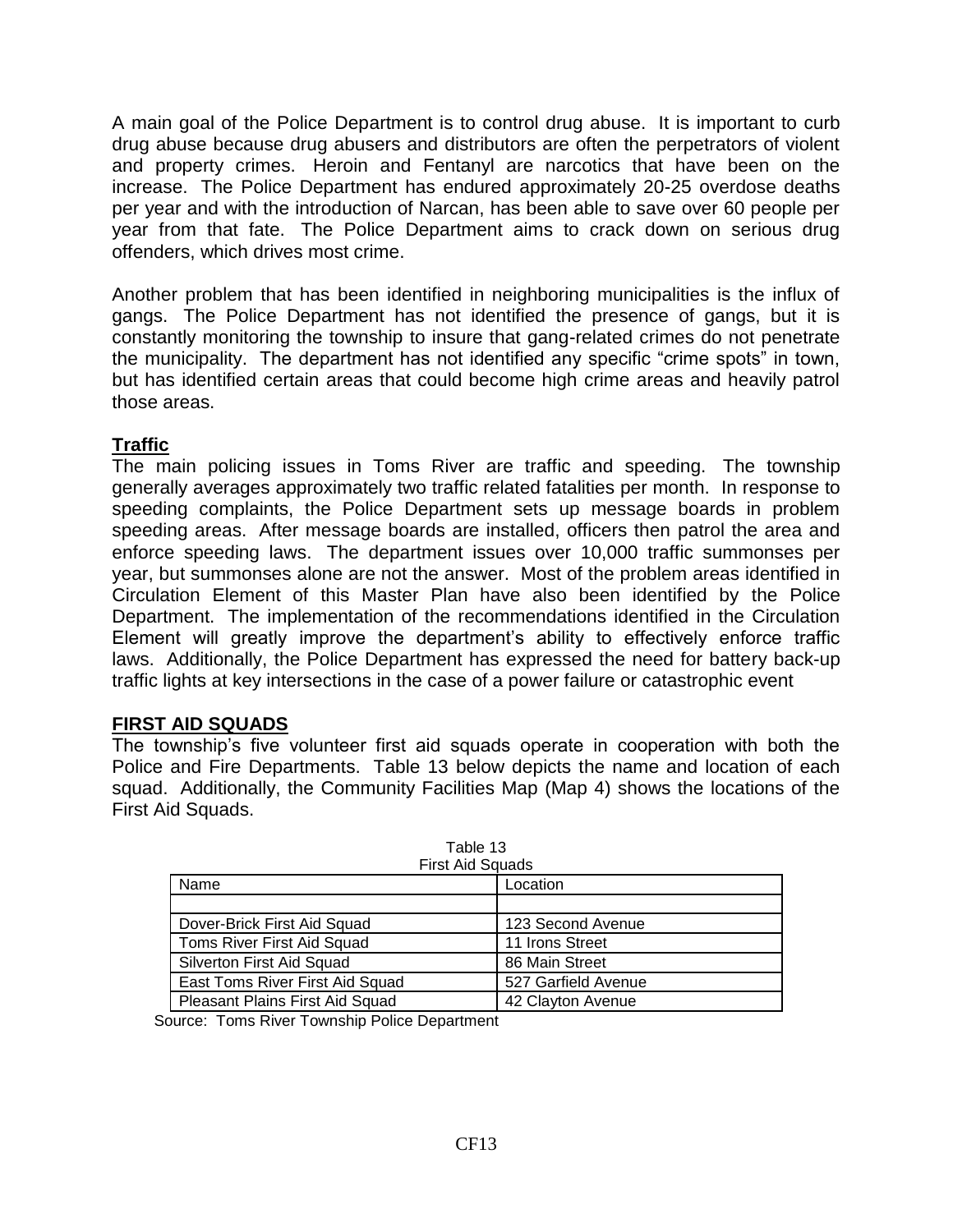#### POLICE RECOMMENDATIONS:

- 1. Expand the existing police facility leaving the original building in tact but adding a parking garage over the existing compound and necessary buildings space for the needed expansion within that footprint.
- 2. Add more outdoor parking spaces
- 3. Build an Emergency Management/EMS Center off site on Church Rd. to house a redundant communications center, servers, training center and EMS vehicles.
- 4. Implement the recommendations of the Circulation Element As the main policing issues in the Township of Toms River are traffic related, the recommendations of the Circulation Element should be implemented to improve the traffic flow in the municipality. The installation of a road connecting Route 37 to Route 571 through the Ciba-Geigy site is strongly recommended to provide a more efficient route for emergency vehicles to travel to southwestern Dover.
- 5. Install traffic lights with battery backup Traffic lights with battery-operated backup should be installed at all significant intersections throughout the township. Intersections that should have immediate battery backup include Route 37 and Route 166, Hooper Avenue and Route 37, Fischer Boulevard and Hooper Avenue, Bay Avenue and Hooper Avenue.
- 6. Continue crime prevention programs Continue the existing programs, such as DDACTS, that have successfully limited, crime and traffic related incidents, drug abuse and prevented gangs that have penetrated neighboring municipalities.

## **FIRE DEPARTMENT**

*"Fire protection for the town is the responsibility of two fire districts, Toms River Township Board of Fire Commissioners, Districts 1 & 2. The boards accomplish this by using six volunteer fire companies. Having all volunteer fire companies in a town as large as ours is quite an accomplishment. The fire companies are independent of each other, but work together. The six companies have a fire officers association. That association works to provide the best fire protection for the town. They continually review the town's changes and their resources and then create response policies and procedures to keep up with those changes. The Chiefs of each fire company along with the association present their requests and policies to the boards. The boards independently review their companies' requests. The boards meet to discuss and approve any items that involve township wide matters." –* Toms River Township Citizens Advisory Subcommittee "B"

The Township of Toms River Fire Department is the largest volunteer fire department in Ocean County. The department is comprised of six companies totaling ten firehouses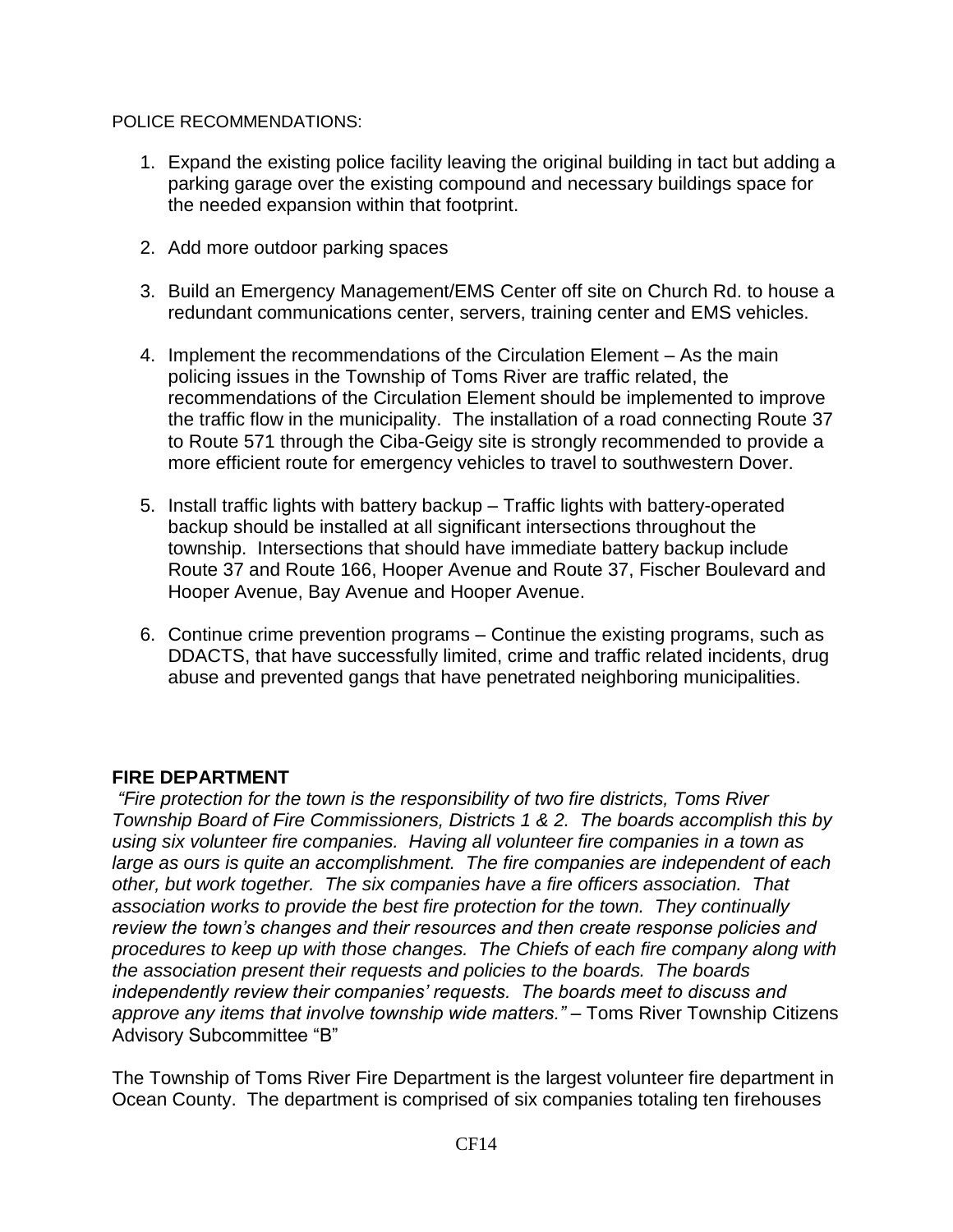and approximately 350 volunteers that service two fire districts. The department also includes the Bureau of Fire Prevention and Fire Academy and cooperates jointly with the Police Department to operate the Emergency Communications Center located at Police Headquarters. Each fire district has a five member Board of Fire Commissioners that is publicly elected to oversee the entire department.

### **Fire Districts**

Fire District #1 covers the southern, western and eastern sections of Dover, while Fire District #2 covers all of northern Dover. Fire Companies #1 through #4, comprising six firehouses, are responsible for Fire District #1, and two fire companies (#5 and #6) comprised of three firehouses are responsible for Fire District #2. Until recently Fire District #1 included a seventh firehouse that was located in Ortley Beach. The Fire Department recently demolished that firehouse and plans to construct a more modern facility. In 2003, the Fire Department received 20,149 emergency calls for service. In addition to all fire related calls, which amounted to 2,403 incidents in 2003, the Fire Department dispatchers also handle calls for the township's six first aid squads and EMS.

Two of the firehouses in downtown Toms River (corner of Iron and Water Streets, Robbins Street across from Town Hall) are being consolidated into a single new firehouse at the top of Iron Street. The repurposing of the two buildings to be vacated will be the topic of one or more future redevelopment plans to be developed and adopted in the downtown.

## **Bureau of Fire Prevention**

The Bureau of Fire Prevention is responsible for enforcing fire codes and regulations. The bureau conducts fire inspections, issues certificates of smoke detector compliance for all residential sales and performs fire investigations. The bureau also strives to educate the public about fire safety and prevention and runs a juvenile fire-watch program administered by its own full-time fire educational officer. The educational officer works directly with the Toms River School District in providing fire prevention education to students from kindergarten thru twelfth grade. The Bureau of Fire Prevention has also developed two brochures on fire prevention that have been distributed to Ocean County College and the Toms River Township Senior Center. While these programs have been useful, the bureau would be greatly enhanced if it were to set up an office for the educational officer in the Toms River Township Municipal Building so that the entire Toms River population can be targeted for fire prevention education rather than just small groups. The Bureau of Fire Prevention also has established a successful smoke detector distribution program.

## **Fire Academy**

Located on Church Road, this state-of-the-art fire academy is a state-approved fire training facility. The facility provides state-mandated training for area firefighters. It is one of only three facilities of its type in Ocean County and therefore provides education and training for firefighters of other municipalities in addition to the Toms River Fire Department. Some of the major components of the facility are a smokehouse/drill tower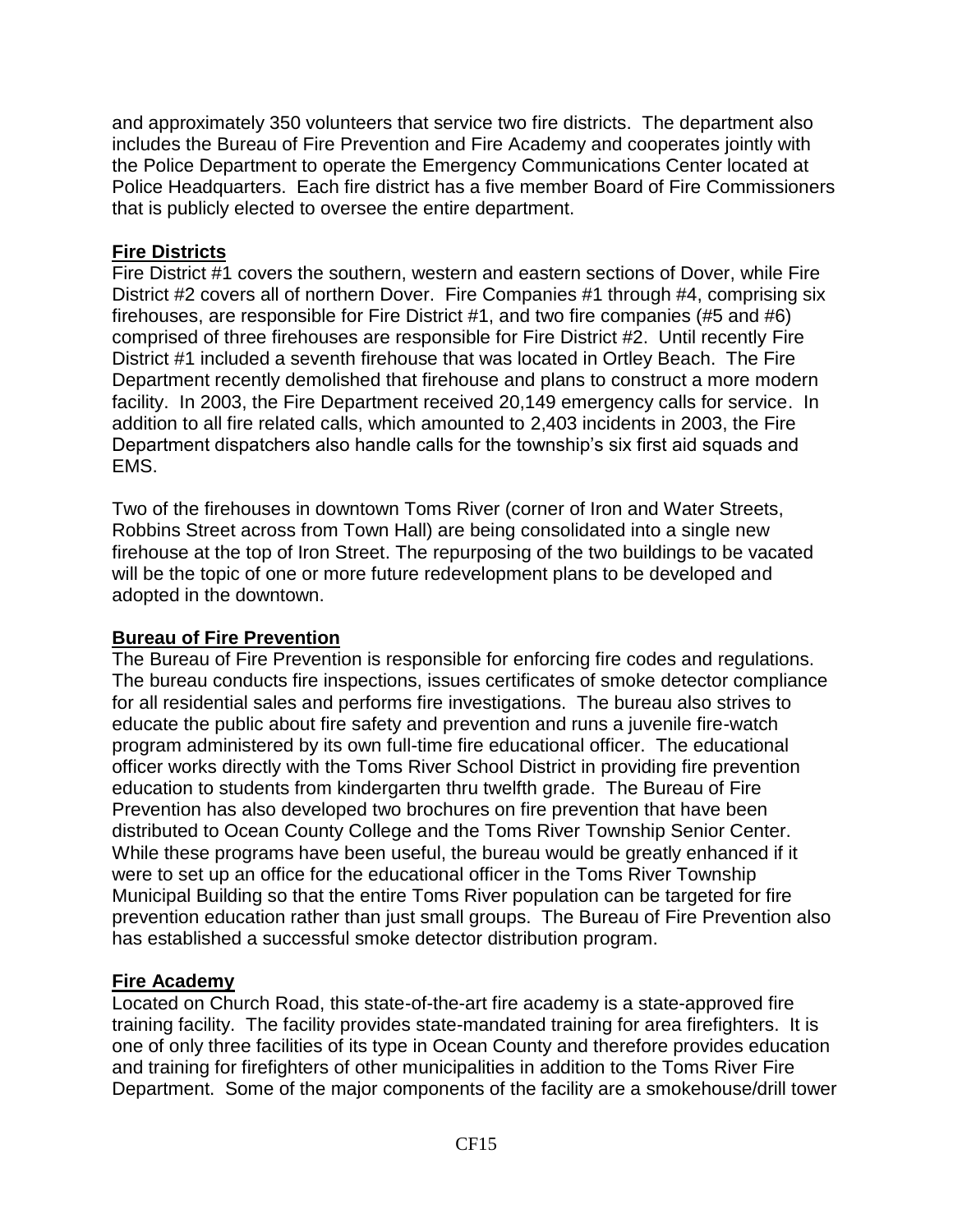and building burn room that simulate a smoke-filled environment, to train firefighters in building rescue and interior fire-fighting. The facility also includes propane simulators, a vehicle extraction pad and a trench rescue/confined space simulator. The Township Police Department also uses portions of the facility for training.

Technology is the main component in need of regular upgrading in the Township Fire Department. The department is constantly seeking upgrades in its fire prevention and, in particular, in its communication technologies. In recent years, the Department of Homeland Security has required municipal emergency agencies to provide increased local data in order to link local emergency personnel on a national level. This has put added importance on the need to keep up with modern emergency technology.

## **Medical Facilities**

Saint Barnabas Community Medical Center is Ocean County's largest and most active healthcare facility. It is also the largest non-teaching university in the state. Its thirtyfive acre main campus is located just west of the Garden State Parkway on Route 37 in Toms River. The Community Medical Center was established in 1961 and today employs over 600 physicians and 2,000 associates. The center serves over 220,000 patients each year. Community Medical Center sponsors a number of programs for area seniors, meals on wheels, visiting nurse service, adult day care and the Township's Senior Center located on Garfield Avenue. Additionally the Saint Barnabas Behavioral Health Center provides services for those suffering from mental health problems and drug or alcohol dependency. Another major medical facility in Toms River is the Health South Rehabilitation Facility and the Children's Specialized Hospital, the largest pediatric rehabilitation hospital in the United States.

## **SUSTAINABILITY AND RESILIENCY<sup>1</sup>**

The focus on making community facilities more resilient to natural disasters largely emanates from the Township's experience of Superstorm Sandy. A number of studies have documented the Storm's effects on community facilities. The 2016 Downtown Circulation Neighborhood Plan, focusing on mobility in downtown Toms River, reports storm surge flooding and failure of Water Street, a designated Coastal Evacuation Route intended to serve as a means of egress during emergency events.

During the public outreach events associated with the preparation of the Township Strategic Recovery Planning Report (SRPR), residents reported water issues in several community facilities, including the Fire Department on Water Street and the downtown Post Office. Residents expressed concern over community facility emergency operations during Sandy, including:

- Exclusion of non-Township residents who needed aid from Toms Rivers' two shelters;
- Need for better means of distributing information during a power outage;

 $\overline{a}$ 

<sup>&</sup>lt;sup>1</sup> Sustainable and Resilient Section and reccomendations within this Master Plan element was prepared by Heyer, Gruel and Associates as part of the Toms River Sustainability and Resiliency Master Plan Update, October 2016.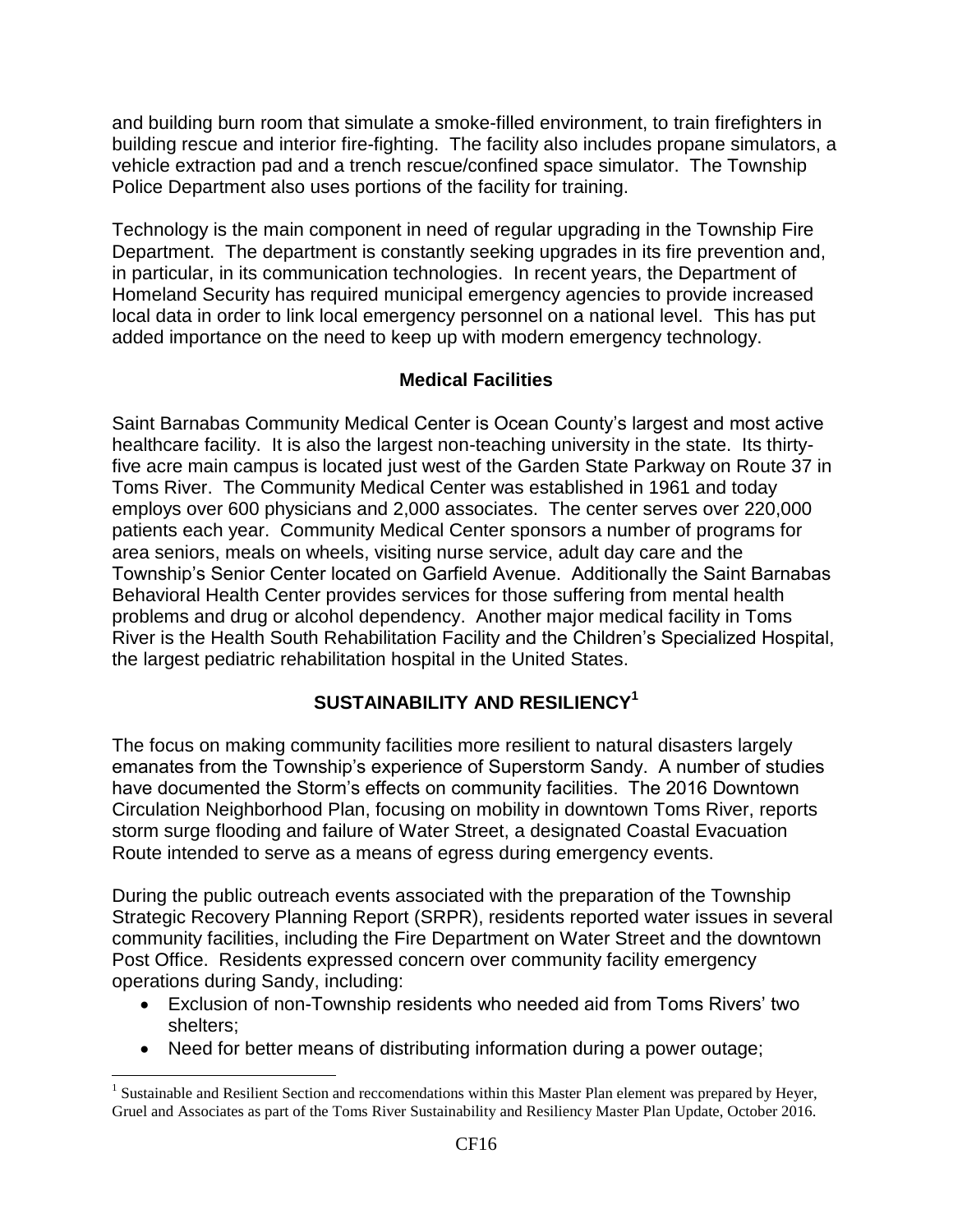- Need for places to stay and places to obtain fuel; and
- Need for handicapped equipment in shelters

In terms or planning for future events, the Ocean County Hazard Mitigation Plan (2014) analyzed 164 critical facilities in Toms River and found that seven facilities are vulnerable to wildfires and nine are located in the Special Flood Hazard Area. Three facilities may be permanently inundated and two isolated in the event of a three-foot sea level rise. The 2016 Toms River Community Vulnerability Assessment also mapped critical facility inundation under different storm and sea level rise conditions, with the following facility impacts:

| <b>Critical Facility Vulnerability</b> |                                               |  |  |
|----------------------------------------|-----------------------------------------------|--|--|
| <b>Conditions</b>                      | <b>Impacted / Inundated Facilities</b>        |  |  |
| Current 100-Year Flood                 | Dover-Brick First Aid Squad                   |  |  |
|                                        | Ortley Beach First Aid Squad                  |  |  |
|                                        | First Station/EMS - Fischer Boulevard East    |  |  |
|                                        | Dover                                         |  |  |
|                                        | County Building - Cattus Island Park*         |  |  |
|                                        | County Building - Parks and Recreation*       |  |  |
|                                        | Toms River Fire Station #2                    |  |  |
| Sea Level Rise of 0.8 ft. (2030)       | None                                          |  |  |
| 100 - Year Flood in 2030               | All those impacted in current 100-year flood  |  |  |
|                                        | East Dover First Aid Squad                    |  |  |
| Sea Level Rise of 1.5 ft. (2050)       | All those impacted in 2030 100-year flood     |  |  |
|                                        | Ocean Beach Volunteer Fire Station (Kittiwake |  |  |
|                                        | Avenue)                                       |  |  |
| 100-Year Flood in 2050                 | All those impacted in 2030 100-year flood     |  |  |
|                                        | Ocean Beach Volunteer Fire Station (Kittiwake |  |  |
|                                        | avenue)                                       |  |  |
| Sea level Rise of 3.5 ft. (2100)       | All those impacted by 1.5 ft rise             |  |  |
|                                        | Dover-Brick First Aid Squad                   |  |  |
|                                        | Ortley Beach First Aid Squad                  |  |  |
|                                        | Fire Station / EMS - Fischer Boulevard East   |  |  |
|                                        | Dover                                         |  |  |
| 100-Year Flood in 2100                 | All those impacted in 2050 100-year flood     |  |  |
|                                        | <b>Silver Bay Elementary School</b>           |  |  |

\*Note that the Township does not have jurisdiction over flood-proofing County buildings.

Sustainable and Resilient Recommendations

- 1. Updated the equipment used by emergency personnel in accordance with the Township's Post Sandy Capital Improvement Plan, Township Hazard Mitigation Plan, and Toms River Township Office of Emergency Management Emergency Operations Plan.
- 2. Meet or exceed all State and Federal requirements for the number of emergency personnel in accordance with the Township's Hazard Mitigation Plan and Toms River Township Office of Emergency Management Emergency Operations Plan.
- 3. Continue to renew the Township's infrastructure, prioritizing work on infrastructure that requires elevation or some other type of flood mitigation in order to operate during flood events.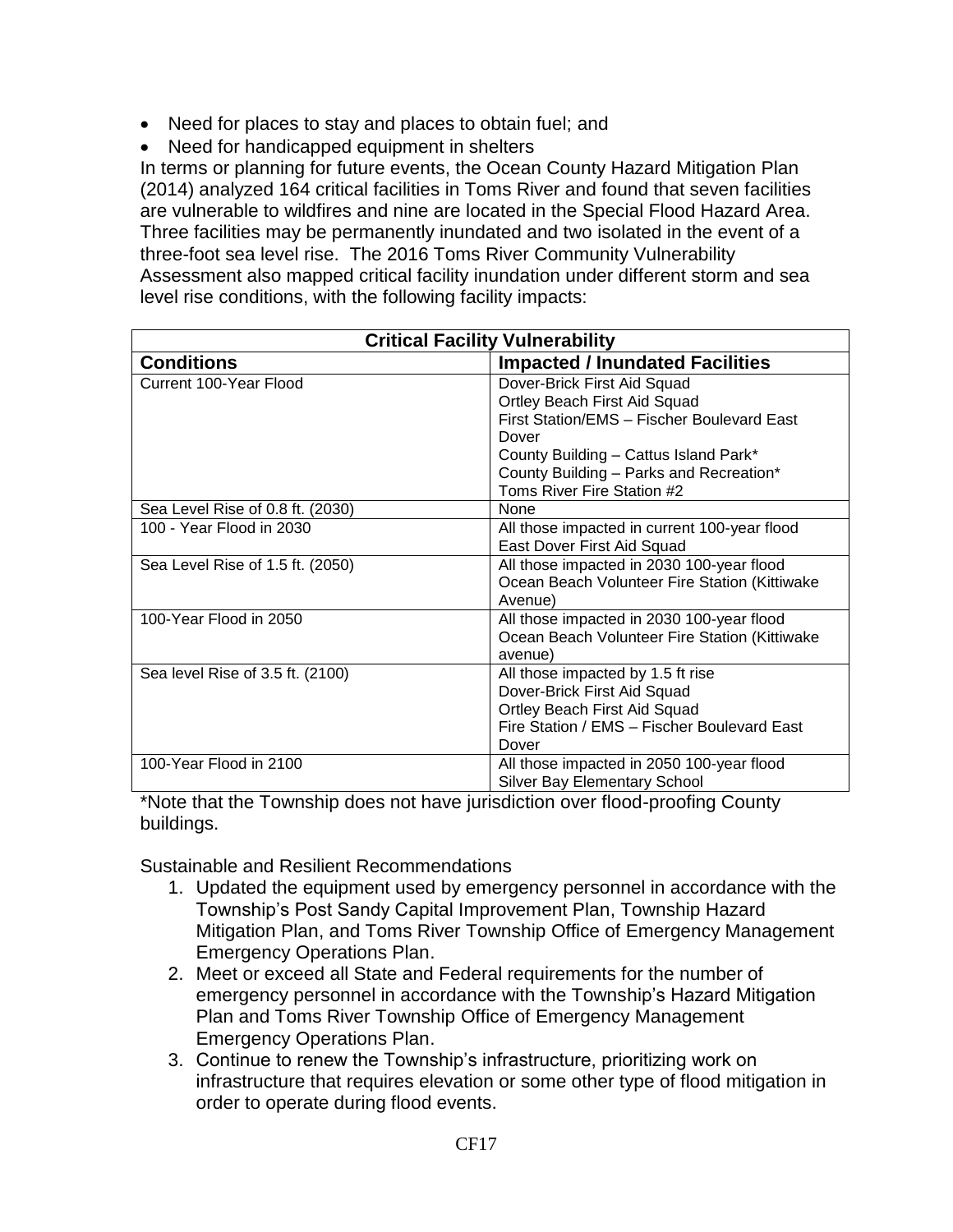- 4. Encourage strategic locations of emergency facilities and traffic routes that provide fast and easy maneuverability to all areas of the Township.
- 5. Ensure the expansion of community facilities to account for current and future growth, sitting facilities within walkable/bikeable distances from population centers to expand equitable access and non-motorized trips.
- 6. Continue to provide high quality civic, library, medical and other community facilities to meet the broad ranging needs of the municipality.

The following new objectives and recommendations are suggested to incorporate resiliency and sustainability into planning for new community facilities:

- 1. Locate all new community facilities outside of the 100-year floodplain, areas anticipated to inundate with a 3..5-foot sea level rise, and facilities that would be impacted during the 100-year floodplain given a 3.5-foot sea level rise.
- 2. Relocate mainland community facilities located in the environmental hazard areas listed above, including the following facilities:
	- a. First Station/EMS Fischer Boulevard East Dover
	- b. Toms River Fire Station #2
	- c. East Dover First Aid Squad
	- d. Silver Bay Elementary School
	- e. Downtown Post Office\*\*
- 3. Community Facilities serving an emergency response function on the barrier island communities cannot be moved outside storm flood hazard areas and still provide rapid response services. The critical community facilities located on the barrier islands should therefore be elevated and otherwise upgraded to best withstand storm damage in their current locations, including:
	- a. Dover-Brick First Aid Squad
	- b. Ortley Beach First Aid Squad
- 4. Implement strategies relevant to the resiliency of community facilities in Toms River including Ocean County's 2014 Hazard Mitigation Plan, including:
	- o Purchase and maintain generators for Toms River Regional Schools to continue critical community services during utility interruptions and storm events, so that they can also function as emergency shelters.
- 5. Implement recommendations related to community facilities and emergency management procedures in the 2015 "Getting to Resilience" Report, all of which can also be used to earn additional pointes for the NFIP CRS rating program, including:
	- o Develop a pre-flood plan for public information projects that will be implemented during and after a flood;
	- o Create and maintain a Flood Information section of the Township website through the Public Program for Information (PPI);
	- o Work with Ocean County and neighboring municipalities to expand sheltering options;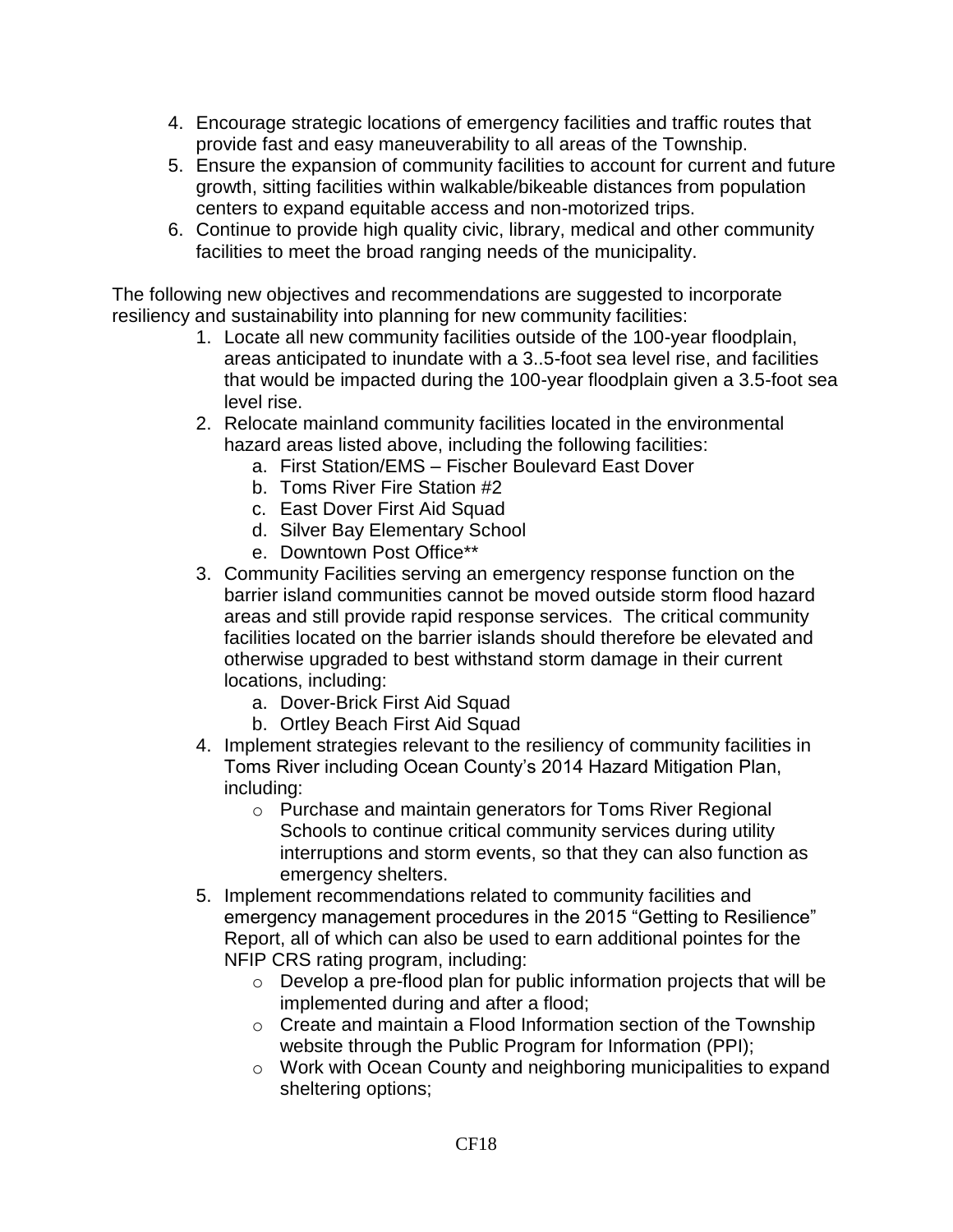- o Work to be designated as a StormReady Community by the National Weather Service;
- o Formalize emergency management cooperative efforts between neighboring municipalities;
- o Update the Evacuation Plan to include more information;
- o Consider creating a Township specific Continuity of Operations Plan;
- 6. Implement community facilities improvement recommendations in the Township's 2016 Hazard Mitigation Plan, including: build an Emergency Management/EMS Center off site on Church Road.

## **Recommendations**

- *Prepare for potential shifts in school enrollment* Toms River Regional School District is anticipating a decline in enrollment, unless all the projected housing units are constructed within the next five years. However, the development pressure on North Dover fueled by the development of new Planned Unit Developments along Route 9 and the explosive growth in Lakewood may cause a shift that could impact school enrollment in North Dover. The school district will have to continuously monitor development trends and the birth rate within the Toms River Township Regional School sending area and create a facilities plan based on these projections.
- **Continue to develop programs that attract families to Toms River** Toms River Regional School District has added a full day Kindergarten program and is in the process of creating three specialized academies. The Toms River Regional School system should continue to partner with Ocean County College, NAVAIR, Community Medical Hospital, and other organizations to ensure that students are well prepared to enter the work force to continue their education.
- **Expand the existing police facility**  leave the original building in tact but add a parking garage over the existing compound and necessary buildings space for the needed expansion within that footprint. Evaluate opportunities for land acquisition in North Dover for a future substation in anticipation of population growth from new development along Route 9 and in North Dover.
- **Increase Parking** Add more outdoor parking spaces to the Police Headquarters Facility
- **Build an Emergency Management/EMS Center** Construct an Emergency Management/EMS Center off site on Church Road or elsewhere on Townshipowned vacant land in an appropriate location to house a redundant communications center, servers, training center and EMS vehicles.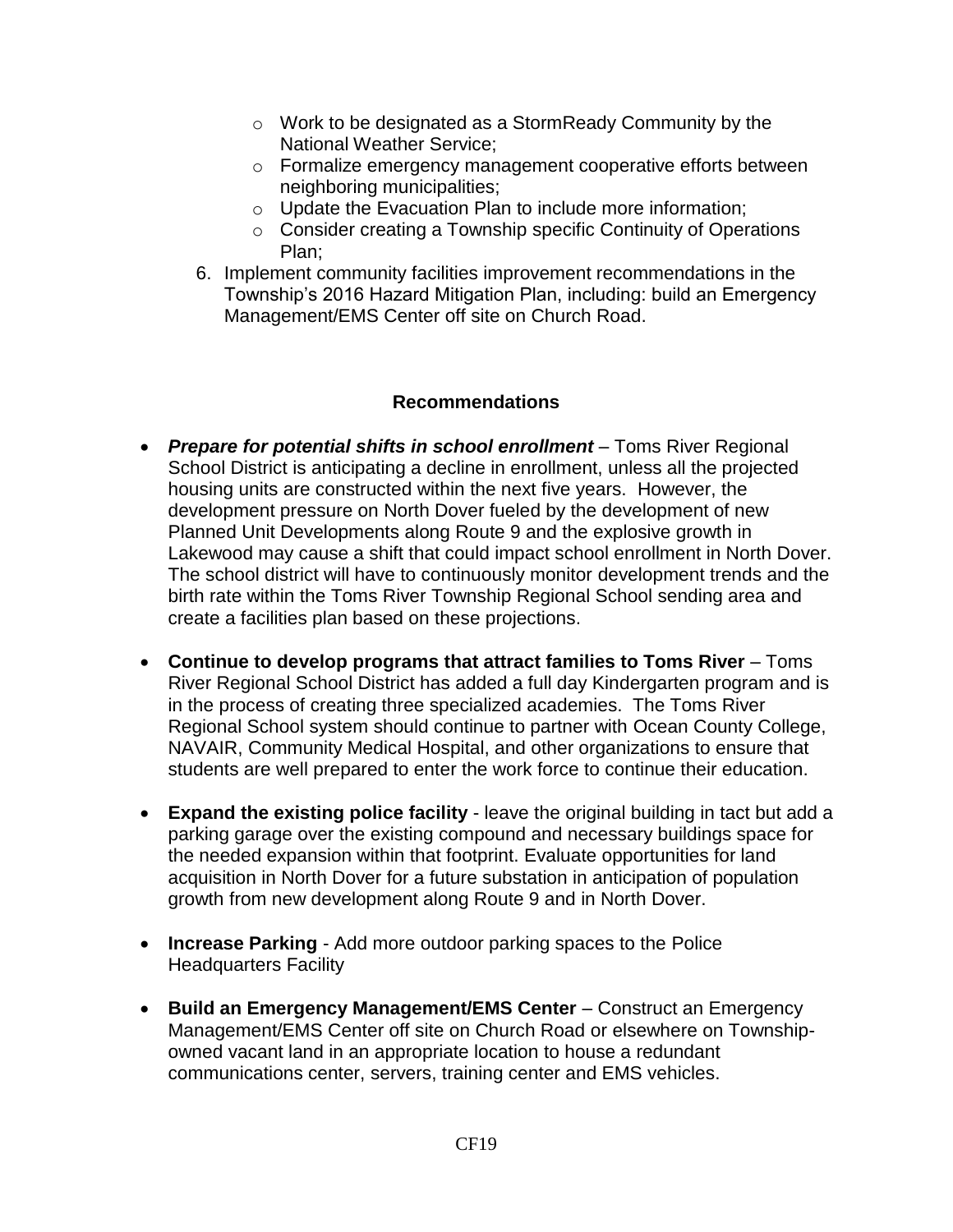- **Implement the recommendations of the Circulation Element** As the main policing issues in the Township of Toms River are traffic related, the recommendations of the Circulation Element should be implemented to improve the traffic flow in the municipality. The installation of a road connecting Route 37 to Route 571 through the Ciba-Geigy site is strongly recommended to provide a more efficient route for emergency vehicles to travel to southwestern Dover.
- **Install traffic lights with battery backup** Traffic lights with battery-operated backup should be installed at all significant intersections throughout the township. Intersections that should have immediate battery backup include Route 37 and Route 166, Hooper Avenue and Route 37, Fischer Boulevard and Hooper Avenue, Bay Avenue and Hooper Avenue. Township should coordinate with the Ocean County and NJ DOT to ensure that battery backup lights are installed on County and State owned roads.
- **Continue crime prevention programs** Continue the existing programs, such as DDACTS, that have successfully limited, crime and traffic related incidents, drug abuse and prevented gangs that have penetrated neighboring municipalities.
- **Improve transportation services for senior citizens** The major issue identified by the Township's Senior Center coordinator was the lack of transportation for senior citizens. It is recommended that the township improve and expand their existing senior bus service. This will improve the safety and welfare of the entire community, as well as enhance the quality of life for senior citizens in Dover.
- *Locate new areas to expand the Community Medical Center and support offices* - The Community Medical Center is a growing hospital that provides a valuable service to the township and the entire region. However, the area in which the hospital is located is nearly built out. Therefore, the township should seek additional locations in other areas of Toms River for hospital medical uses. Revitalization, infill development, and redevelopment sites should also be investigated in the area surrounding the hospital.
- *Require sidewalks and curbing in all new construction and renovation projects on public streets***.** With an increasing number of school-aged children in Toms River Township, their safety is a growing concern. Several residential areas throughout Toms River have sidewalks on only one side of the street or lack them entirely. The township should ensure that developers of any new housing developments be required to install sidewalks on both sides of the street and connect them to existing sidewalks in other neighborhoods.
- **Support the Growth of Ocean County College and encourage them to develop a full matriculation program with NJIT** or other engineering, science, technology college campus to provide educational opportunities to Toms River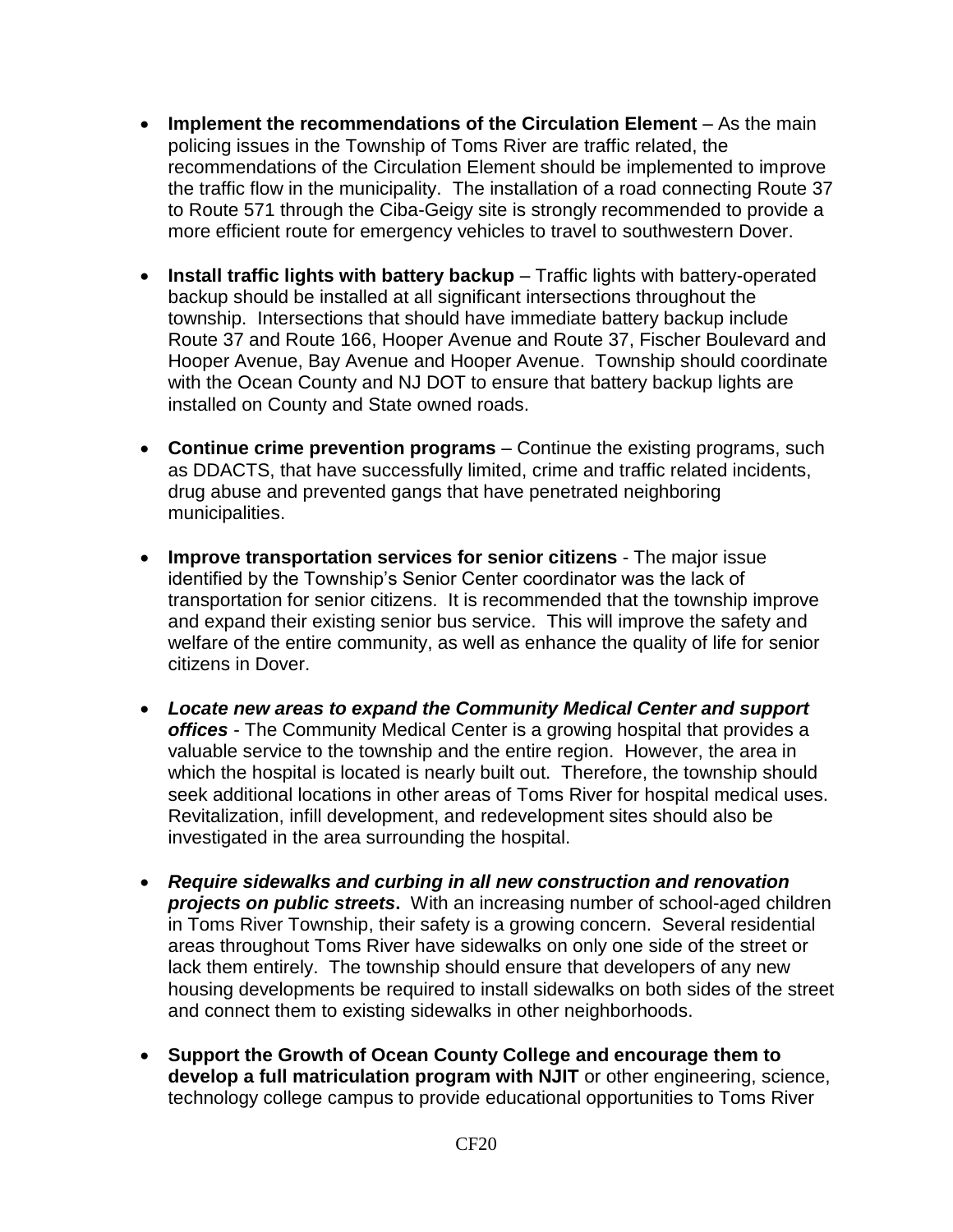and the greater region to support the military, health, wellness, and green industries.

- **Updated the equipment used by emergency personnel** in accordance with the Township's Post Sandy Capital Improvement Plan, Township Hazard Mitigation Plan, and Toms River Township Office of Emergency Management Emergency Operations Plan.
- **Meet or exceed all State and Federal requirements for the number of emergency personnel** in accordance with the Township's Hazard Mitigation Plan and Toms River Township Office of Emergency Management Emergency Operations Plan.
- **Continue to renew the Township's infrastructure**, prioritizing work on infrastructure that requires elevation or some other type of flood mitigation in order to operate during flood events.
- **Encourage strategic locations of emergency facilities and traffic routes** that provide fast and easy maneuverability to all areas of the Township.
- **Ensure the expansion of community facilities to account for current and future growth**, sitting facilities within walkable/bikeable distances from population centers to expand equitable access and non-motorized trips.
- **Continue to provide high quality civic, library, medical and other community facilities** to meet the broad ranging needs of the municipality.
- **Locate all new community facilities outside of the 100-year floodplain**, areas anticipated to inundate with a 3..5-foot sea level rise, and facilities that would be impacted during the 100-year floodplain given a 3.5-foot sea level rise.
- **Relocate mainland community facilities located in the environmental hazard areas**, including the following facilities:
	- a. First Station/EMS Fischer Boulevard East Dover
	- b. Toms River Fire Station #2
	- c. East Dover First Aid Squad
	- d. Silver Bay Elementary School
	- e. Downtown Post Office\*\*
	- \*\* Not under the jurisdiction of the Township
- **Community Facilities serving an emergency response function on the barrier island communities cannot be moved outside storm flood hazard areas and still provide rapid response services. The critical community facilities located on the barrier islands should therefore be elevated and**